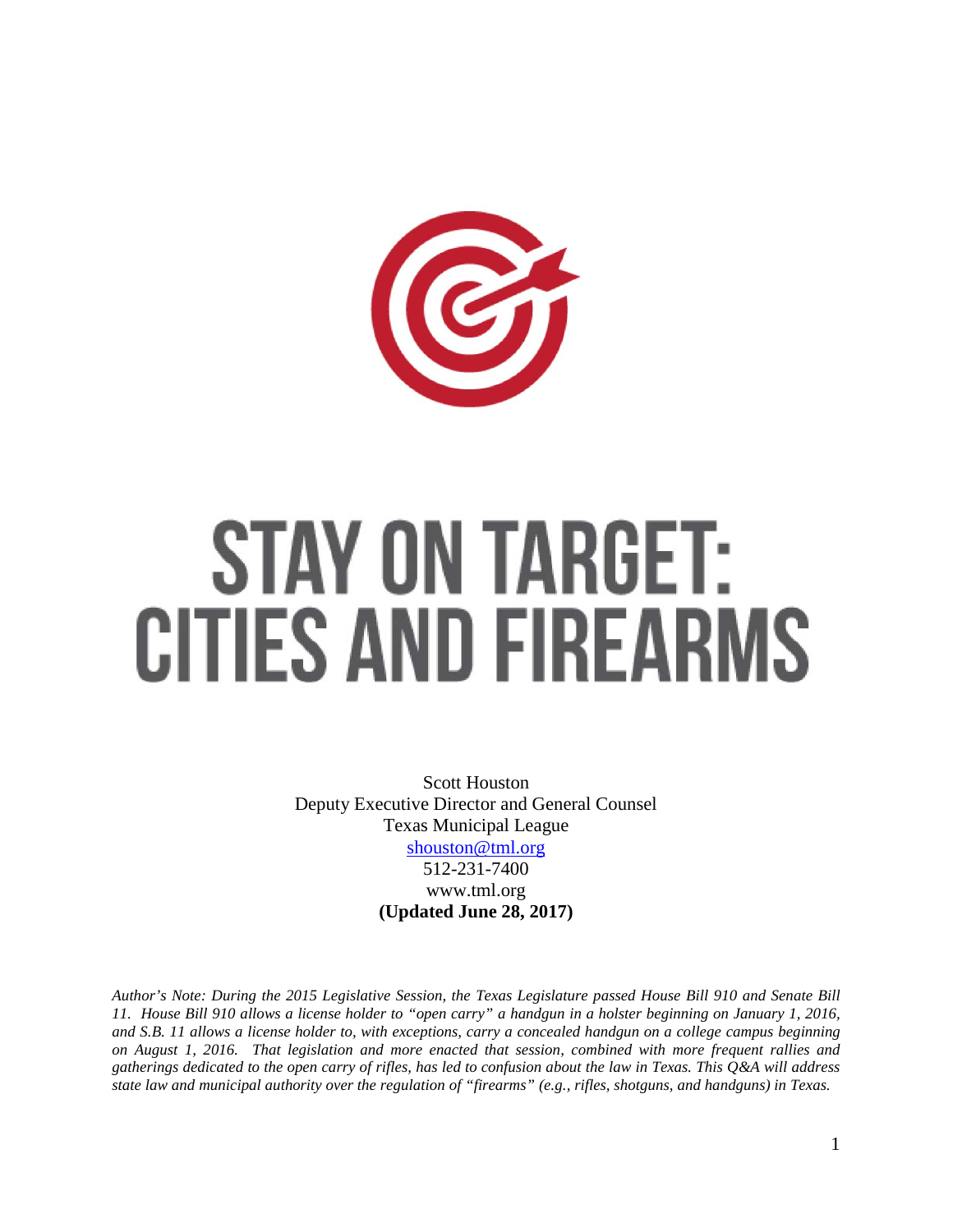# **Table of Contents**

| Page                                                                                                |
|-----------------------------------------------------------------------------------------------------|
|                                                                                                     |
|                                                                                                     |
| How has the statutory prohibition against carrying a firearm onto the premises of a court or court  |
| Is a person <i>allowed</i> by state law to carry a concealed handgun on college campuses? 10        |
|                                                                                                     |
|                                                                                                     |
|                                                                                                     |
|                                                                                                     |
| In what places is a person allowed by state law to concealed carry a firearm? 12                    |
|                                                                                                     |
|                                                                                                     |
|                                                                                                     |
|                                                                                                     |
|                                                                                                     |
|                                                                                                     |
|                                                                                                     |
| In what ways does state law expressly <i>preempt</i> a city from regulating firearms? 16            |
| In what ways does state law expressly <i>authorize</i> a city to regulate firearms? 17              |
| In what additional ways does state law expressly <i>prohibit</i> city regulation of firearms? 18    |
|                                                                                                     |
|                                                                                                     |
|                                                                                                     |
|                                                                                                     |
| What federal law governs a police officer's authority to question a person who is legally carrying  |
| Are there specific rules relating to whether a police officer can question or disarm a person who   |
| Can a police officer arrest or disarm a person who is legally carrying a long gun (e.g., a rifle or |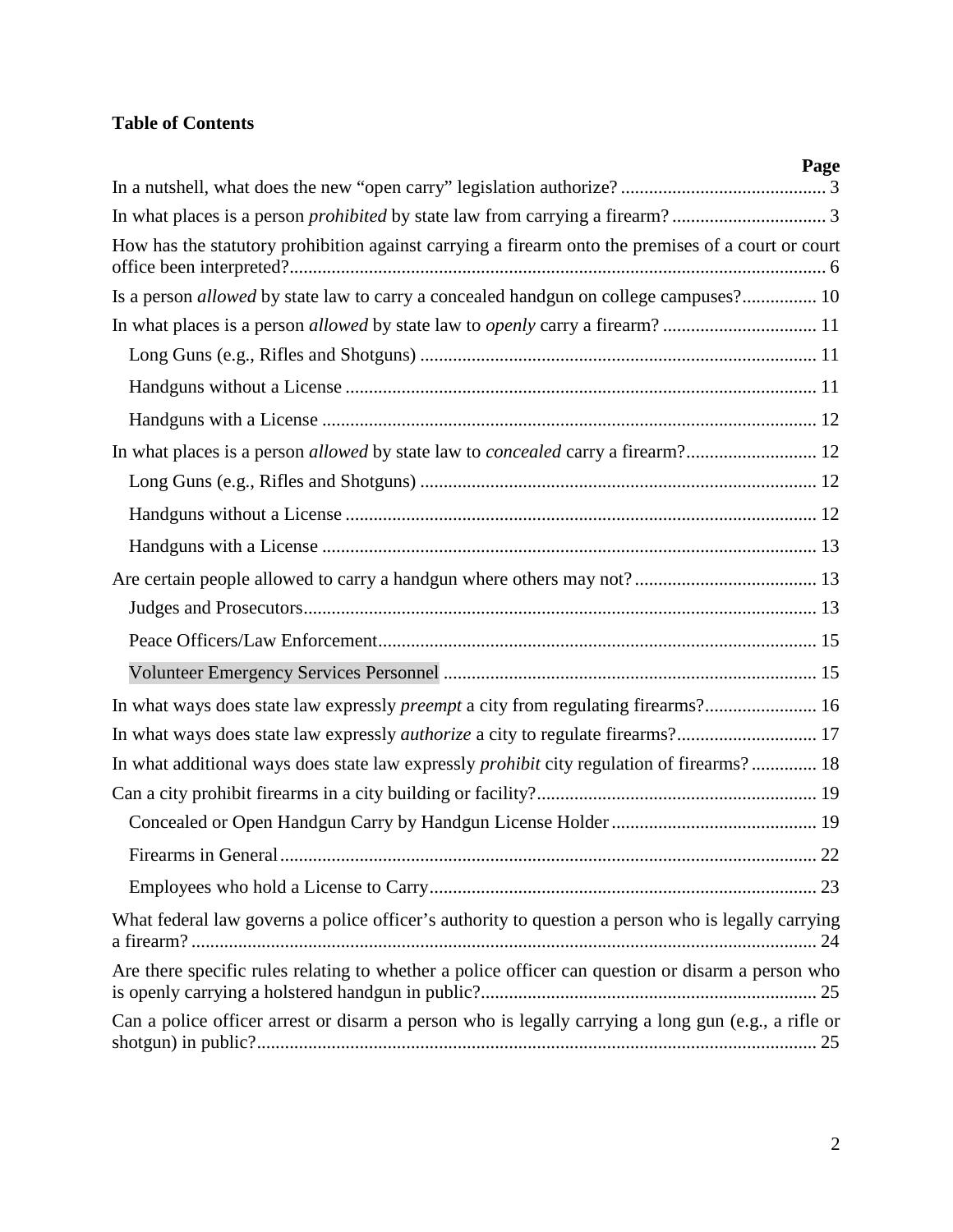# <span id="page-2-0"></span>**In a nutshell, what does the new "open carry" legislation authorize?**

House Bill 910, which became effective on January 1, 2016, modifies the prior law relating to concealed handgun licenses. The bill eliminates the concealed/open carry distinction, and it creates a "license to carry a handgun." *See generally* TEX. GOV'T CODE Chapter 411, Subchapter H.

Beginning on January 1, 2016, H.B. 910 allows a person with a current concealed handgun license, or a person who obtains the new "license to carry a handgun," to carry a handgun in a concealed manner or openly in a belt or shoulder holster. The rules related to where and when a license holder may openly carry are essentially identical to where and when a concealed handgun license holder could carry under prior law. Of course, those rules remain complicated.

Some distinctions between concealed and open carry exist, especially related to legal notices and college campuses. Those are explained below. In addition to the existing training criteria, the new license to carry a handgun class must include training on the use of restraint holsters and methods to ensure the secure carrying of openly carried handguns. *Id*. at § 411.188(b) & (g).

Another new law, S.B. 11, allows "concealed campus carry" by a license holder beginning on August 1, 2016. That bill does *not* allow open campus carry. It is discussed in detail below.

# <span id="page-2-1"></span>**In what places is a person** *prohibited* **by state law from carrying a firearm?**

State law prohibits the carrying of certain types of firearms in certain places. A "firearm" generally means any device designed, made, or adapted to expel a projectile through a barrel by using the energy generated by an explosion or burning substance or any device readily convertible to that use. TEX. PENAL CODE  $\S$  46.01(a)(3). A "handgun" is a subset of a firearm and means any firearm that is designed, made, or adapted to be fired with one hand. *Id.* § 46.01(a)(5).

A person commits a third degree felony if the person intentionally, knowingly, or recklessly possesses or goes with *any* firearm:

1. on the physical premises of a school or educational institution, any grounds or building on which an activity sponsored by a school or educational institution is being conducted, or a passenger transportation vehicle of a school or educational institution, whether the school or educational institution is public or private, unless pursuant to written regulations or written authorization of the institution.

Note: The attorney general has concluded that this provision "prohibits handguns from places on which a school-sponsored activity is occurring, which places can include grounds otherwise excluded from the definition of 'premises' such as public or private driveways, streets, sidewalks or walkways, parking lots, parking garages, or other parking areas." Tex. Att'y Gen. Op. No. KP-0050. It is very common for city facilities to host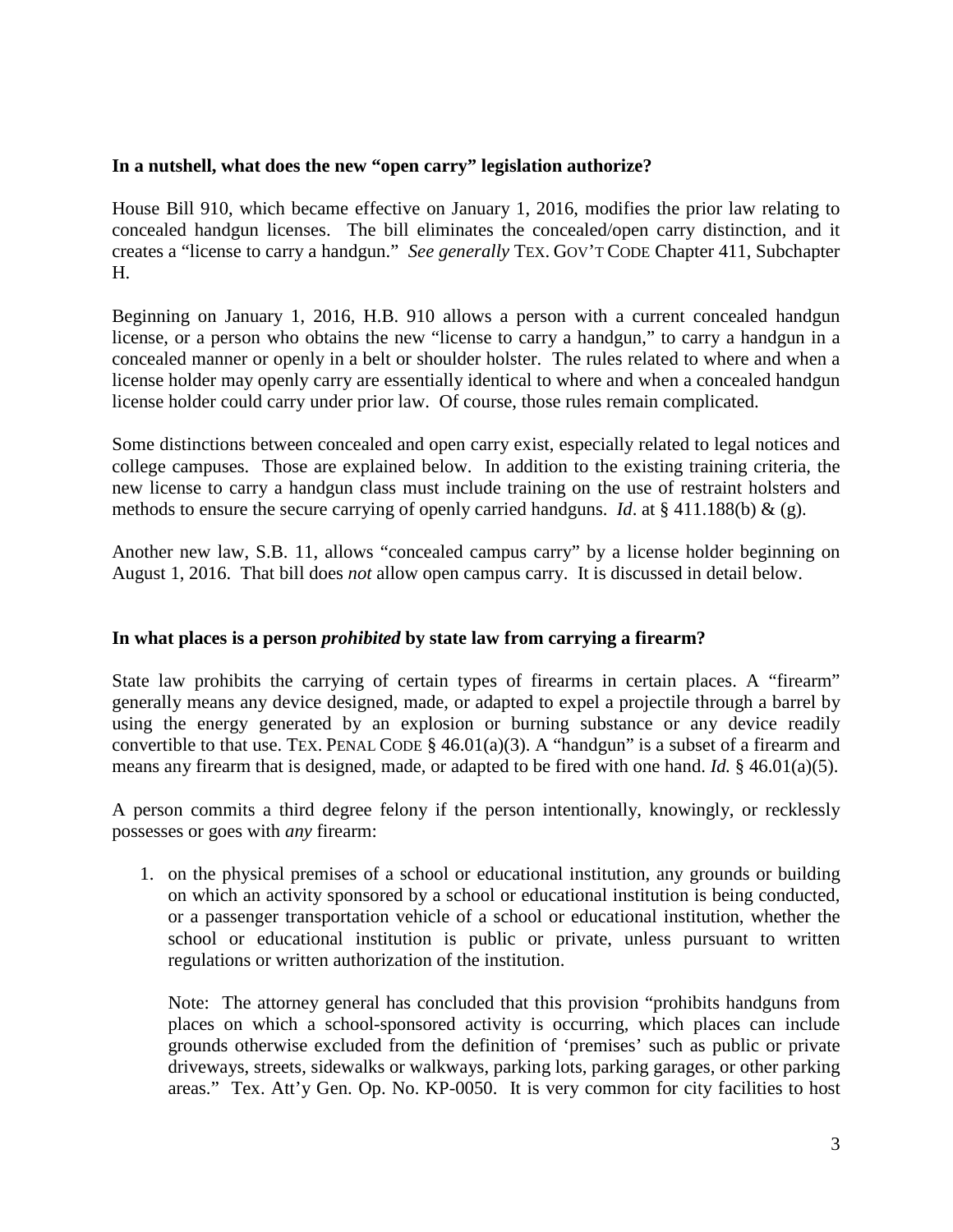activities sponsored by a school or education institution. During that time, no person may come onto the "grounds" of the facility, and no signage is required. Some cities may decide to post signage to assist license holders in determining where they may legally carry.

Additional Note: Beginning August 1, 2016, a "campus concealed carry exception" will apply to this provision that will allow a license holder to carry a concealed handgun on the premises of an institution of higher education [other than the premises of a junior college, on which concealed carry will not go into effect until August 1, 2017] or private or independent institution of higher education, on any grounds or building on which an activity sponsored by the institution is being conducted, or in a passenger transportation vehicle of the institution, subject to rules of the institution. (In July of 2016, three UT professors [sued to enjoin the law.](http://trib.it/29zpmjO) In August the court [rejected that challenge.](file://TML-DC01/USERS/Scott/SNH/memos%20&%20papers%20&%20Q&As/q%20and%20as/firearms/2016%20continued%20updates/Order%20Denying%20MPI));

- 2. on the premises ("premises" generally means a building or a portion of a building, but not including any public or private driveway, street, sidewalk or walkway, parking lot, parking garage, or other parking area) of a polling place on the day of an election or while early voting is in progress;
- 3. on the premises of any government court or offices utilized by the court, unless pursuant to written regulations or written authorization of the court (Note: Attorney general opinions KP-0047 and KP-0049 further confuse interpretations of this provisions – see next question for details.);
- 4. on the premises of a racetrack;
- 5. in or into a secured area of an airport (i.e., an area of an airport terminal building to which access is controlled by the inspection of persons and property under federal law)(Note: A new defense to this offense was added in 2015 by H.B. 554, and is effective on September 1, 2015. The defense essentially says that a license holder who makes a mistake at security by forgetting that he possesses a handgun can leave upon notice); or
- 6. within 1,000 feet of premises the location of which is designated by the Texas Department of Criminal Justice as a place of execution on a day that a sentence of death is set to be imposed on the designated premises and the person received notice that doing so is prohibited (unless the person is on a public road and going to or from his home or business).

*Id.* § 46.03. The exclusions above, with the exception of the "campus concealed carry exception" in (1), apply to the carrying of a firearm by any person, *regardless of whether the person holds a license to carry a handgun*. *Id*. § 46.03(f).

Handgun license holders are subject to a number of further restrictions relating to the concealed or open carrying of a handgun. For example, a license holder may not concealed or open carry a handgun:

1. if the license holder is given written notice by a "51 percent sign" as defined in Gov't Code Section 411.204(c), on the premises of a business that is licensed by the Texas Alcoholic Beverage Commission and that derives 51 percent or more of its business from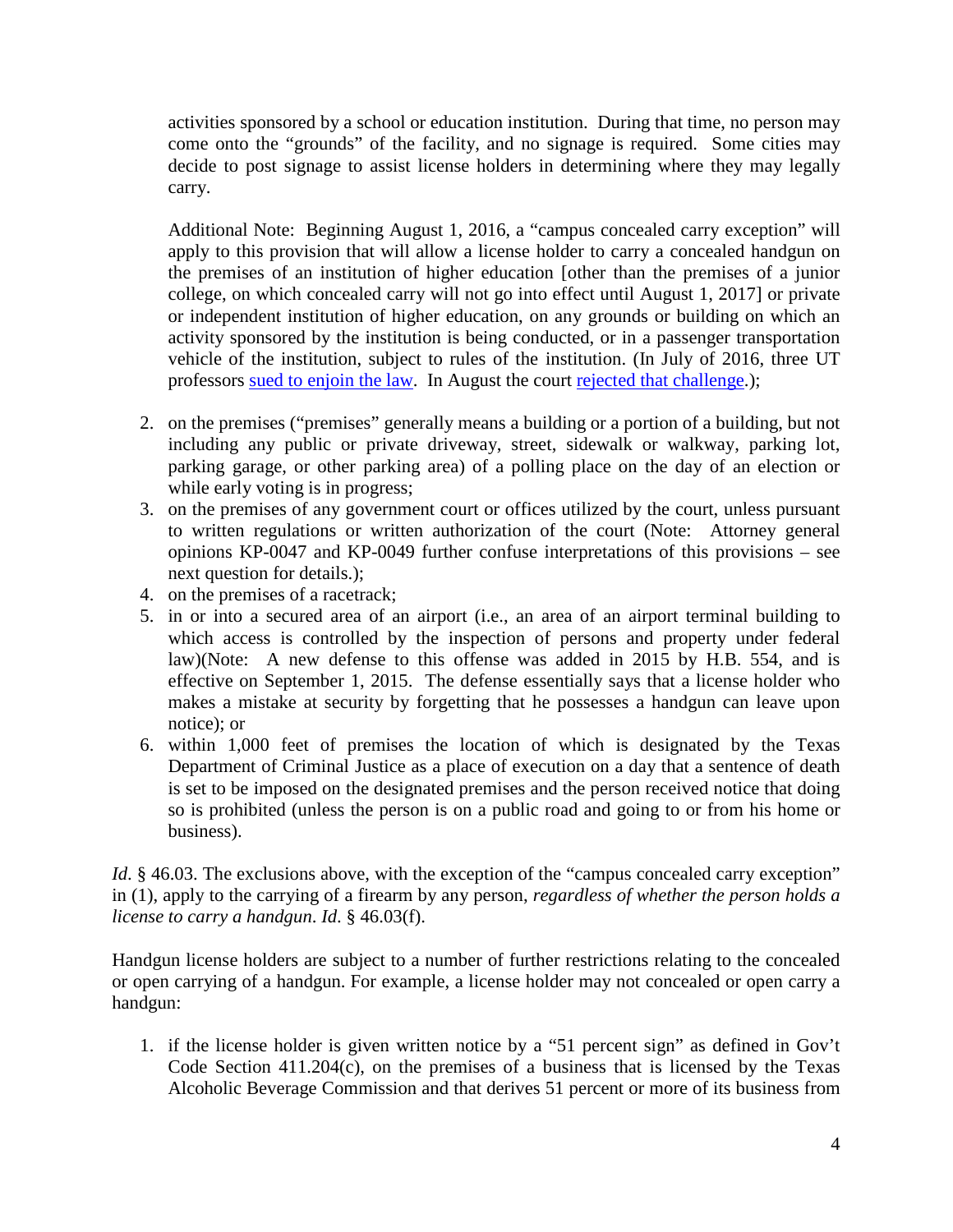the on-premises sale of alcohol. (Note that some city facilities, such as convention centers, could conceivably meet this threshold.);

- 2. on the premises where a high school, collegiate, or professional sporting event is taking place, unless the handgun is used for the event (Note: Open carry is prohibited on collegiate premises, but S.B. 11 (2015) authorizes concealed carry beginning August 1, 2016, subject to rules of the institution. Because of that, concealed carry on the premises of a collegiate sporting event generally appears to be allowed after that date unless Section 30.06 notice is given that it is prohibited.);
- 3. on the premises of a correctional facility;
- 4. if the license holder is given written notice pursuant to Penal Code Section 30.06 and/or 30.07 that carrying is prohibited, on the premises of a state-licensed hospital or nursing home, unless the administration has granted written permission to the license holder;
- 5. if the license holder is given written notice pursuant to Penal Code Section 30.06 and/or 30.07 that carrying is prohibited, in certain amusement parks (Note: Section 46.035(f) very narrowly defines amusement park, and it likely that only a few "six flags"-type parks would meet the definition.);
- 6. if the license holder is given written notice pursuant to Penal Code Section 30.06 and/or 30.07 that carrying is prohibited, on the premises of a church, synagogue, or other established place of religious worship;
- 7. anytime the handgun is not in a belt or shoulder holster, concealed;
- 8. if the license holder is intoxicated;
- 9. if the license holder is given written notice pursuant to Penal Code Section 30.06 and/or 30.07 that carrying is prohibited, into any meeting of a governmental entity that is subject to the Open Meetings Act; or
- 10. on the premises of employment if prohibited by the license holder's employer (including a city), but an employee may generally leave a handgun in a private, locked car in parking lot.
- 11. On the property of any of the 10 state hospitals listed Section 552.002 of the Health and Safety Code by providing specific written notice as stated in that section.

*Id.* § 46.035(a), (b)(1), (b)(2), (b)(3), (b)(4), (b)(5), (b)(6); (c); (d); TEX. GOV'T CODE § 411.203; TEX. LABOR CODE § 52.061 et seq; TEX. HEALTH & SAFETY CODE § 552.002.

Note: The language in the required sign to provide notice that concealed carrying is not allowed *has been changed*, which means any old "30.06" signs must be replaced, and a new provision relating to open carry notice has been added:

- Texas Penal Code § 30.06(c)(3)(A) requires that the sign prohibiting concealed carry contain language *identical to the following*: "Pursuant to Section 30.06, Penal Code (trespass by license holder with a concealed handgun), a person licensed under Subchapter H, Chapter 411, Government Code (handgun licensing law), may not enter this property with a concealed handgun".
- Texas Penal Code § 30.07(c)(3)(A) requires that the sign prohibiting open carry contain language *identical to the following*: "Pursuant to Section 30.07, Penal Code (trespass by license holder with an openly carried handgun), a person licensed under Subchapter H,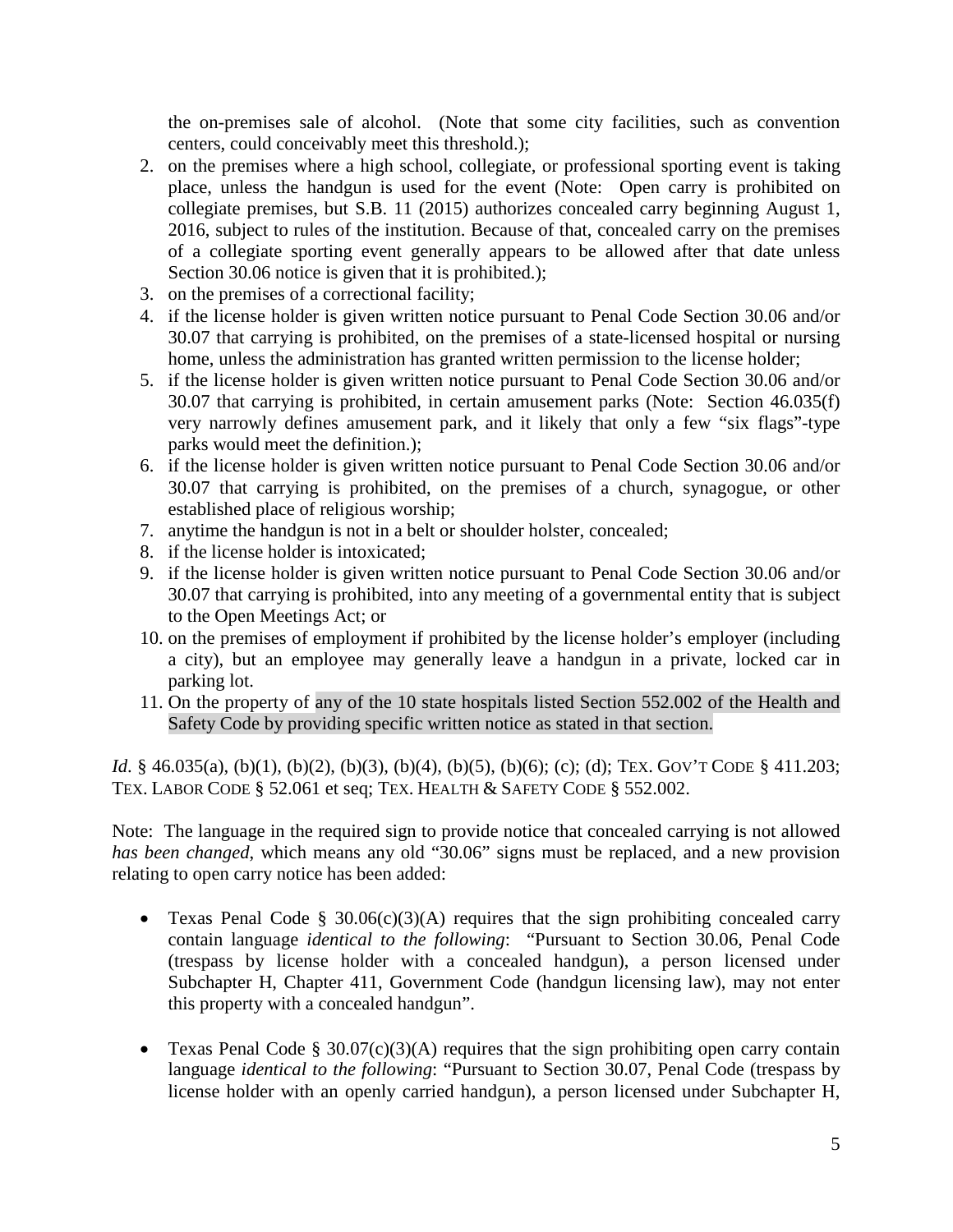Chapter 411, Government Code (handgun licensing law), may not enter this property with a handgun that is carried openly".

The signs must include the *exact* language above in *both English and Spanish,* be printed in contrasting colors with block letters *at least one inch in height*, and be displayed *in a conspicuous manner clearly visible to the public*. (Section 30.07 adds the words "at each entrance to the property," which adds some confusion to where that sign should be posted, especially in relation to the optional "meeting room prohibition" for cities – the current consensus appears to be that both signs should be posted at the entrance to the meeting room itself.)

As one would expect, judges, peace officers, prosecutors, certain security guards commissioned by the Texas Board of Private Investigators and Private Security Agencies, members of the armed forces, corrections officers, and officers of a court are exempt in certain circumstances. *Id.*  $§$  46.03(b) & (h); § 46.15. Some of those exemptions are discussed in more detail below – see "Are certain people allowed to carry a handgun where others may not?". In addition, a person convicted of a felony or a family violence offense is prohibited from possessing a firearm, with some limited exceptions. *Id.* § 46.02.

It is illegal to possess, manufacture, transport, repair or sell a machine gun ("any firearm that is capable of shooting more than two shots automatically, without manual reloading, by a single function of the trigger") or short-barreled gun ("a rifle with a barrel length of less than 16 inches or a shotgun with a barrel length of less than 18 inches, or any weapon made from a shotgun or rifle if, as altered, it has an overall length of less than 26 inches"), unless federally registered under the National Firearms Protection Act. *Id.* § 46.01(10).

# <span id="page-5-0"></span>**How has the statutory prohibition against carrying a firearm onto the premises of a court or court office been interpreted?**

Two recent attorney general opinions called into question Texas city attorneys' previous understanding of where firearms can be carried in and around city courts. Attorney general opinion requests RQ-0040-KP (July 24, 2015) and RQ-0051-KP (September 9, 2015) asked numerous questions about the statutory prohibition against carry a firearm onto the premises of any government court or office utilized by the provision. The opinions appear to simply further confuse the issues. A discussion of each, along with an explanation of their practical effects, follows.

• Tex. Att'y Gen. Op. No. KP-0047 (2015) concludes that a person is prohibited from carrying a firearm only into the *room* that actually houses a court or court office. That opinion is contrary to what the League and most other attorneys have been advising for years under the concealed carry law. The previous advice was that a person is prohibited from carrying a firearm into the *entire building* that houses a court or court office.

Most governmental entities took that position because of the confusing nature of the law. In other words, because it wasn't (and still isn't) exactly clear into what "portion" of a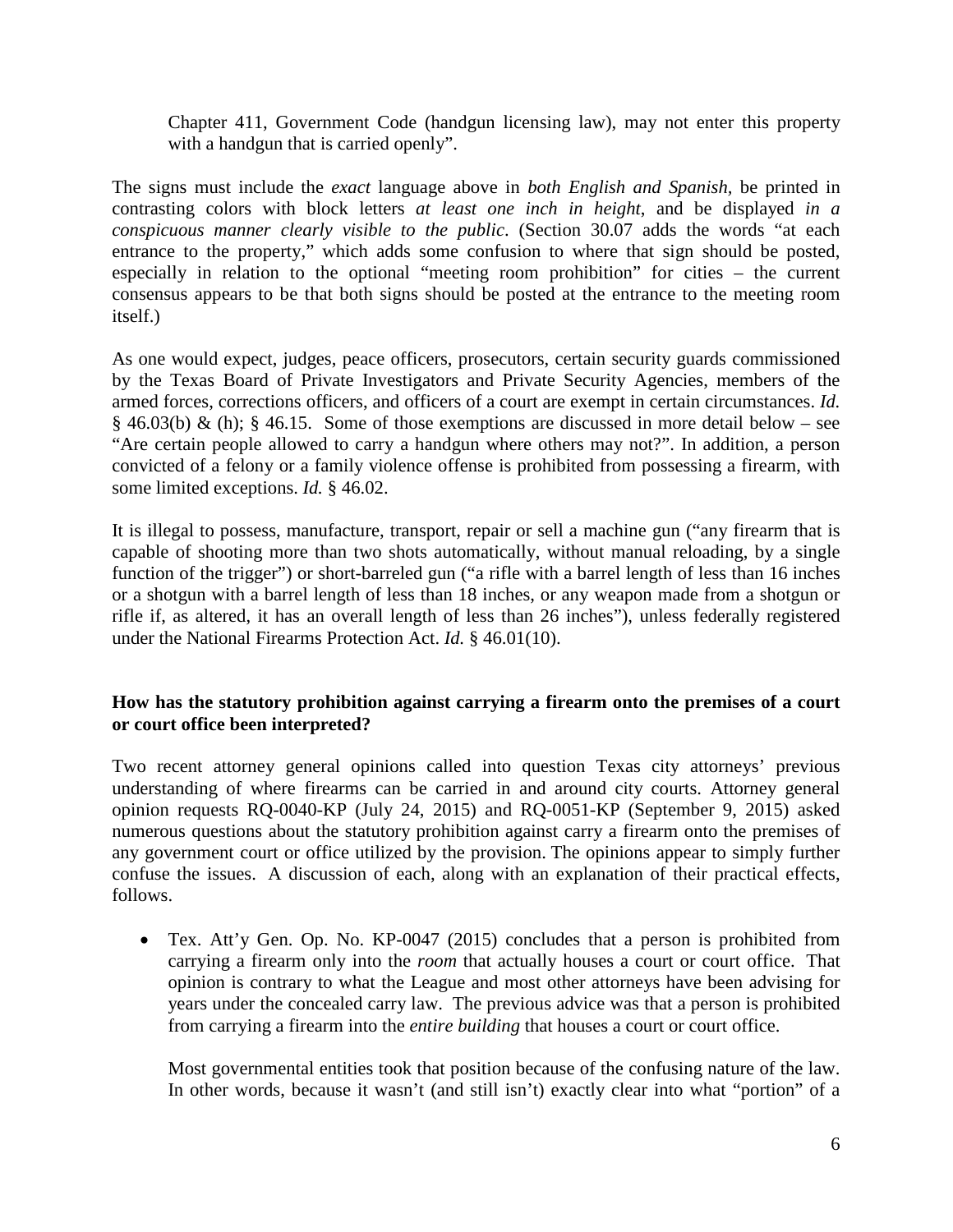building a licensee can carry, the licensee could (and still can) inadvertently commit a third degree felony for going to the wrong portion of the building.

The opinion states that "[w]hile we can't be sure what the outside limits of the prohibition are, it is clear that 'the legislature intended to prohibit concealed handguns from the rooms that house government courts and offices central to the business of the courts....in order to provide clarity, we construe subsection  $46.03(a)(3)$  to encompass only government courtrooms and those offices essential to the operation of the government court."

The opinion further states that "[w]e routinely acknowledge that decisions like this are for the governmental entity in the first instance, subject to judicial review. Accordingly, the responsible authority that would notify license holders of their inability to carry on the respective premises must make the determination of which government courtrooms and offices are essential to the operation of the government court."

In the past, it seemed clear that a license holder couldn't go into the court building. That interpretation provided certainty. Contrary to the "would notify license holders" quote above, the court or court office prohibition *does not require signage*. Thus, the opinions actually shift the risk of compliance onto the license holder to know where he can carry.

In the wake of KP-0047, some local governments are calling foul. For example, the Texas District and County Attorneys Association and the Texas Conference of Urban Counties have both questioned the conclusions of the attorney general's office.

Whether a city official agrees or disagrees with the conclusions in the opinions, it seems safe to say that many are having trouble deciding how to deal with them. The CUC's advice to its county members is that the opinions are:

not consistent with the plain language found in Texas statutes, nor the very clear evidence of legislative intent…[t]he question of whether "premises of a court" means only a courtroom should be a question of law to be decided by the trial judge in the first instance, subject to appeal. Interestingly, as of this writing, the judges of the Texas Supreme Court and the Texas Court of Criminal Appeals have not permitted any weapons to be brought into the Supreme Court building.

TDCAA's advice is slightly more tempered, but comes to a similar conclusion. Again, regardless of one's opinion on where guns should be allowed, it's tough to properly interpret the courts prohibition. As mentioned above, the attorney general's opinions actually shift the risk of compliance onto the license holder to know where he or she can carry.

One possible option a city could use to address the confusion is to adopt a resolution making findings as to which of its room(s), portion(s) of building(s), or buildings are offlimits based on the court exception. An example is available at www.tml.org, under Legal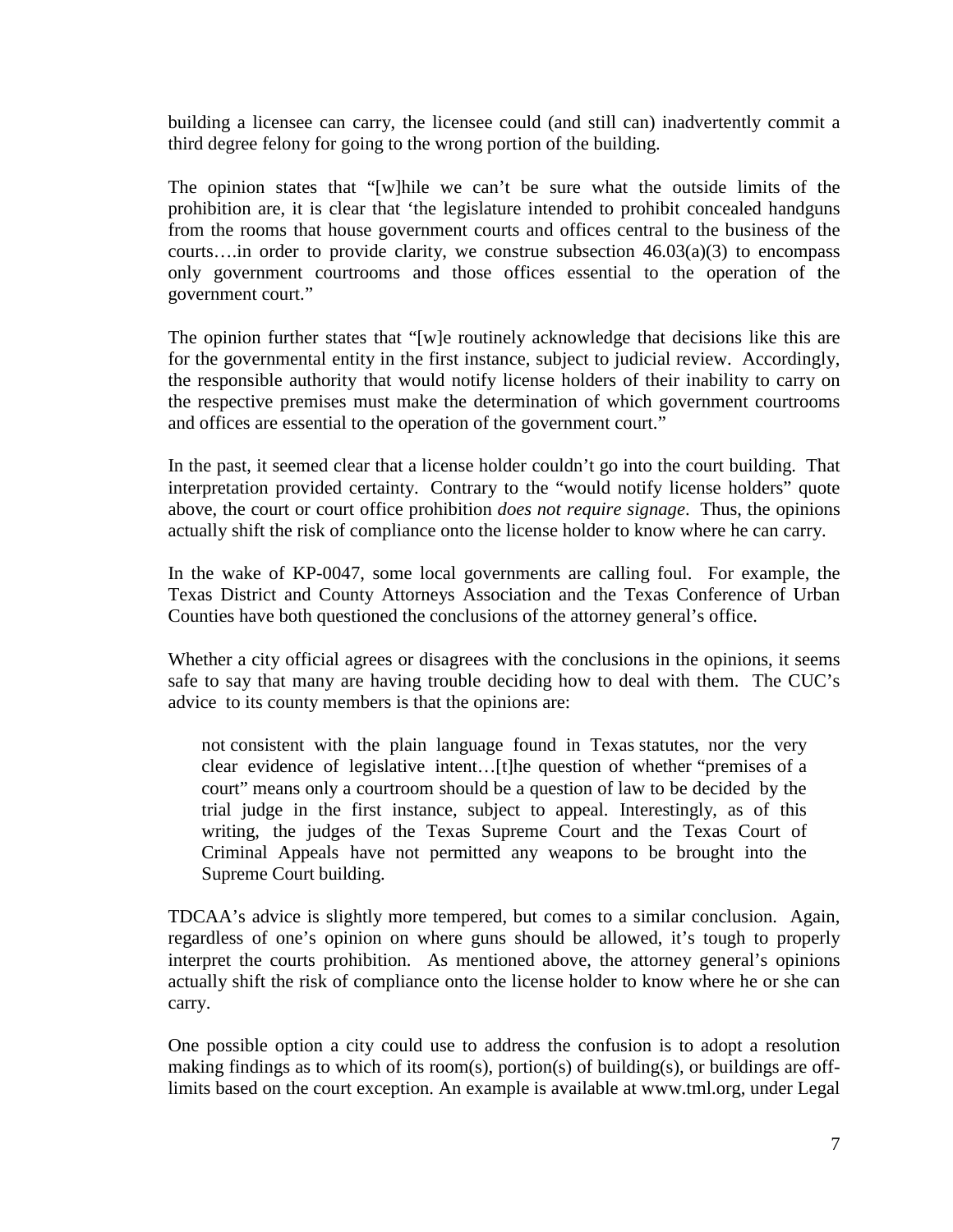Topics, Public Safety, but no city should do so without first consulting with local legal counsel.

• Tex. Att'y Gen. Op. No. KP-0049 (2015) interprets the provisions of S.B. 273, a bill that passed in 2015. The bill provides that – among other things – the attorney general can sue a state agency or a political subdivision that improperly posts a 30.06 notice.

As written, the bill applies only to a concealed handgun sign under Texas Penal Code Section 30.06. However, the opinion seems to incorrectly expand the attorney general's authority under the bill to include any sign, including a signs pertaining to carry prohibitions that automatically apply (e.g., the court prohibition discussed above). The opinion also expands the attorney general's authority to investigate *oral* notice that carry is prohibited.

If a city chooses to comply with the second opinion, and doing so may be wise given the possible fines under the new legislation, it should be noted that improper carrying near a court could still be a crime regardless of signage. The decision to prosecute that felony offense is made by county and district attorneys, not by city officials.

What are the practical effects of the opinions above? Some possible scenarios are these:

- **City (based on advice from city attorney) takes no action:** According to the opinions, a license holder can carry a handgun into any city facility, but may not carry into an actual room that houses a court or court office. No signage is necessary. However, some cities may deem it appropriate to post a sign of some type notifying the license holder that a room houses a court or court office.
- **City (based on advice from city attorney) takes position that a license holder may not enter a certain portion of the building that houses a court or court office:** No signage is necessary. However, some cities may deem it appropriate to post a sign of some type notifying the license holder that the portion of the building houses a court or court office. The attorney general's office claims that it has enforcement authority over the location of the city's signs and any verbal statements made by city employees to a license holder.
- **City (based on advice from city attorney) takes position that a license holder may not enter the building that houses a court or court office**: Again, no signage is necessary. However, some cities may deem it appropriate to post a sign of some type notifying the license holder that the building houses a court or court office. The attorney general claims that he has enforcement authority over the location of the city's signs and any verbal statements made by city employees to a license holder.

What would the signs mentioned in the bullet points above look like? Some would argue that they should be the 30.06 and 30.07 "criminal trespass by license holder" signs mentioned in a previous question. Others would argue that a sign stating that the building, portion of a building,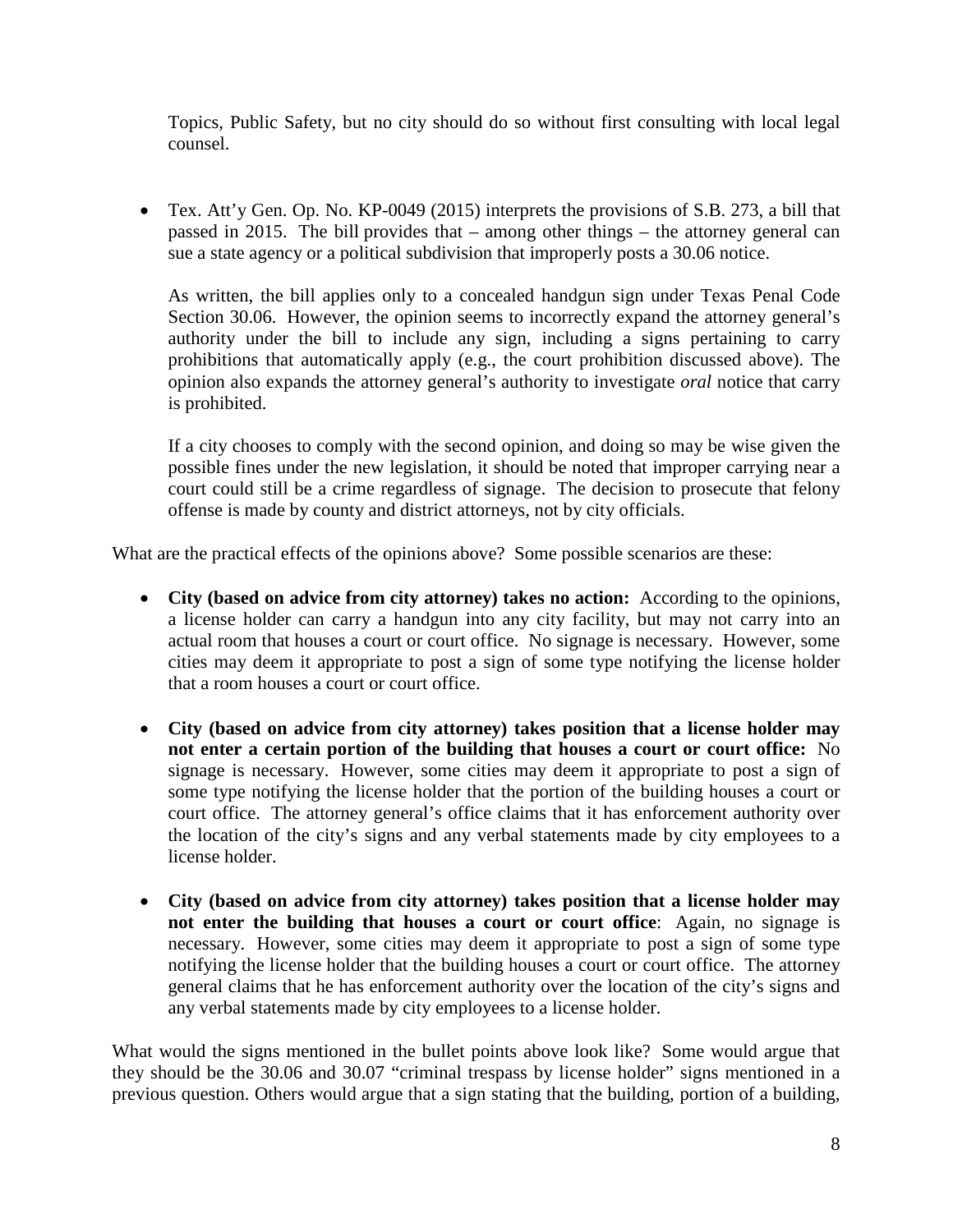or room houses a court or court office is sufficient. Still others might say that the Penal Code section prohibiting carry into those places should be mentioned:

> This building houses courts and court offices. All weapons are prohibited pursuant to Penal Code Section 46.03(a)(3). An offense under that section is a third degree felony.

The above analysis relates only to courts and court offices, but it might also be relevant to the prohibition against carrying on the premises of a polling place during early voting or on election day.

These opinions did little more than further confuse an already complicated issue. Until this issue is decided by the courts, cities are advised to work closely with their local legal counsel before posting or removing any signs regarding courts and city buildings. A number of cities will have a different interpretation of the law than the attorney general.

More recently, Waller County, located northwest of Houston, has filed a [lawsuit](http://www.tml.org/p/Declaratory%20Judgment%20with%20Exhibit_Waller%20County%20v%20Terry%20Holcomb%20Sr.pdf) to find out the answer. On November 28, a district judge in Waller County issued an [order](http://www.tml.org/p/ORDER%20ON%20PLAINTIFF) in the case of *Waller County v. Terry Holcomb*. The order concludes that the *entire building that houses a court* is off-limits to anyone carrying a firearm, including the holder of a license to carry. The order also concludes that the attorney general has no authority to investigate the county's signs providing notice that no firearms are allowed.

Terry Holcomb is the leader of the group known as Open Carry Texas, and spends much of his time complaining about governmental entities posting licensed carry signage in what he alleges is the wrong place or with the wrong wording. He sent a written complaint to Waller County officials claiming that – based on a recently-issued [attorney general opinion](https://www.texasattorneygeneral.gov/opinions/opinions/51paxton/op/2015/kp0047.pdf) – they can't prohibit licensed carry in the entire courthouse building. He also claims that the attorney general's office, under its investigatory authority over signage, can seek civil penalties against the county if it refuses to remove its signs. (Another recently-issued [attorney general opinion](https://www.texasattorneygeneral.gov/opinions/opinions/51paxton/op/2015/kp0049.pdf) incorrectly asserts investigatory authority that is not authorized by law.)

The county filed a lawsuit against Mr. Holcomb seeking a declaratory judgment from a district court that: (1) the entire courthouse is off-limits to licensed carriers; and (2) the attorney general's office doesn't have as much enforcement authority as it claims. The court's order agreed fully with the county's position.

The order isn't precedential, but it does show that courts – which have access to all the facts surrounding a dispute – are in a much better position to make informed decisions. The attorney general's advisory opinion process certainly isn't.

Of course, the matter isn't settled yet beyond Waller County. The attorney general could appeal the district judge's order. Also, the attorney general has filed a lawsuit against Waller County in Travis County District Court on the exact same issues. In [Ken Paxton v. Waller County et al.,](https://www.texasattorneygeneral.gov/files/epress/8-30_Relator.Plaintiffs_Original_Petition_for_Writ_of_Mandamus_and_Civil_Penalties.pdf?cachebuster%3A29=&utm_content=&utm_medium=email&utm_name=&utm_source=govdelivery&utm_term=) the attorney general is asking a Travis County district court to: (1) force the county to remove signs prohibiting any firearms in the county courthouse (including by license to carry holders);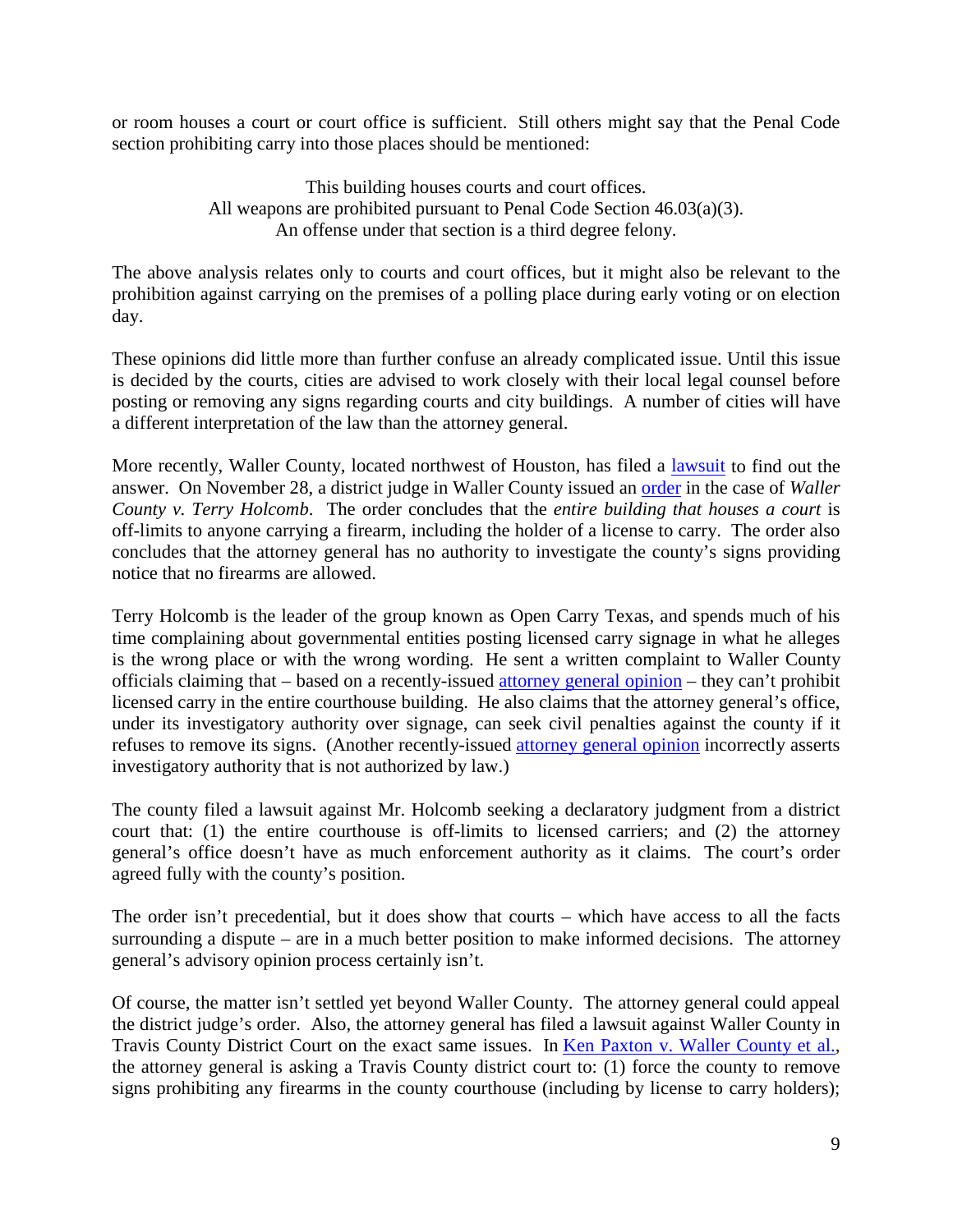and (2) impose civil penalties on the county. The outcome of the Waller County situation should be interesting.

## <span id="page-9-0"></span>**Is a person** *allowed* **by state law to carry a concealed handgun on college campuses?**

Beginning on August 1, 2016, a license holder may carry a *concealed* handgun on the campus of an institution of higher education or private or independent institution of higher education in this state. ("Institution of higher education" means any public technical institute, public junior college, public senior college or university, medical or dental unit, public state college, or other agency of higher education. "Private or independent institution of higher education" includes only a private or independent college or university that is organized under the Texas Non-Profit Corporation Act, exempt from taxation under the Texas Constitution and as a  $501(c)(3)$ , and accredited by the Commission on Colleges of the Southern Association of Colleges and Schools, the Liaison Committee on Medical Education, or the American Bar Association. TEX. EDUC. CODE § 61.003.) However, a license holder may not carry on the campus of a public junior college until August 1, 2017. TEX. GOV'T CODE § 411.2031(b); S.B. 11 (2015), Section 8(a) and (d). "Campus" means all land and buildings owned or leased by an institution of higher education or private or independent institution of higher education. *Id*. at § 411.2031(a)(1). This provision does *not* allow *open* campus carry. An attorney general request is pending as to whether the board of trustees of a junior college district can ban carry in their meetings RQ-0158 (April 20, 2017).

An institution of higher education or private or independent institution of higher education may establish rules, regulations, or other provisions concerning the storage of handguns in dormitories or other residential facilities that are owned or leased and operated by the institution and located on the campus of the institution. *Id*. at § 411.2031(d). After following certain procedures, the president of an institution of higher education must adopt rules as necessary for campus safety, but those rules may not generally prohibit concealed carrying. *Id*. at §  $411.2031(d-1)$ &(d-2)(The board of regents may, by a two-thirds vote, overrule the decisions of the president relating to the rules). If the rules prohibit carrying in any particular premises, the institution must give notice pursuant to Section 30.06, Penal Code. *Id*. It appears that the rulemaking authority is meant to allow an institution to prohibit carrying in sensitive areas, such as those related to secret research or similar endeavors. Any institution that adopts such rules must annually submit them to the legislature explaining why it has done so. *Id*. at § 411.2031(d-4). The attorney general has concluded that an institution may not adopt rules that are so strict they, as a practical matter, prohibit concealed carry by a license holder. Tex. Att'y Gen Op. Nos. KP-0051 (2015) and KP-0120 (2016).

A private or independent institution of higher education may also establish rules prohibiting license holders from carrying handguns on the campus of the institution, any grounds or building on which an activity sponsored by the institution is being conducted, or a passenger transportation vehicle owned by the institution. *Id*. at § 411.2031(e). This provision was explained on the Senate floor as balancing Second Amendment rights with private property rights.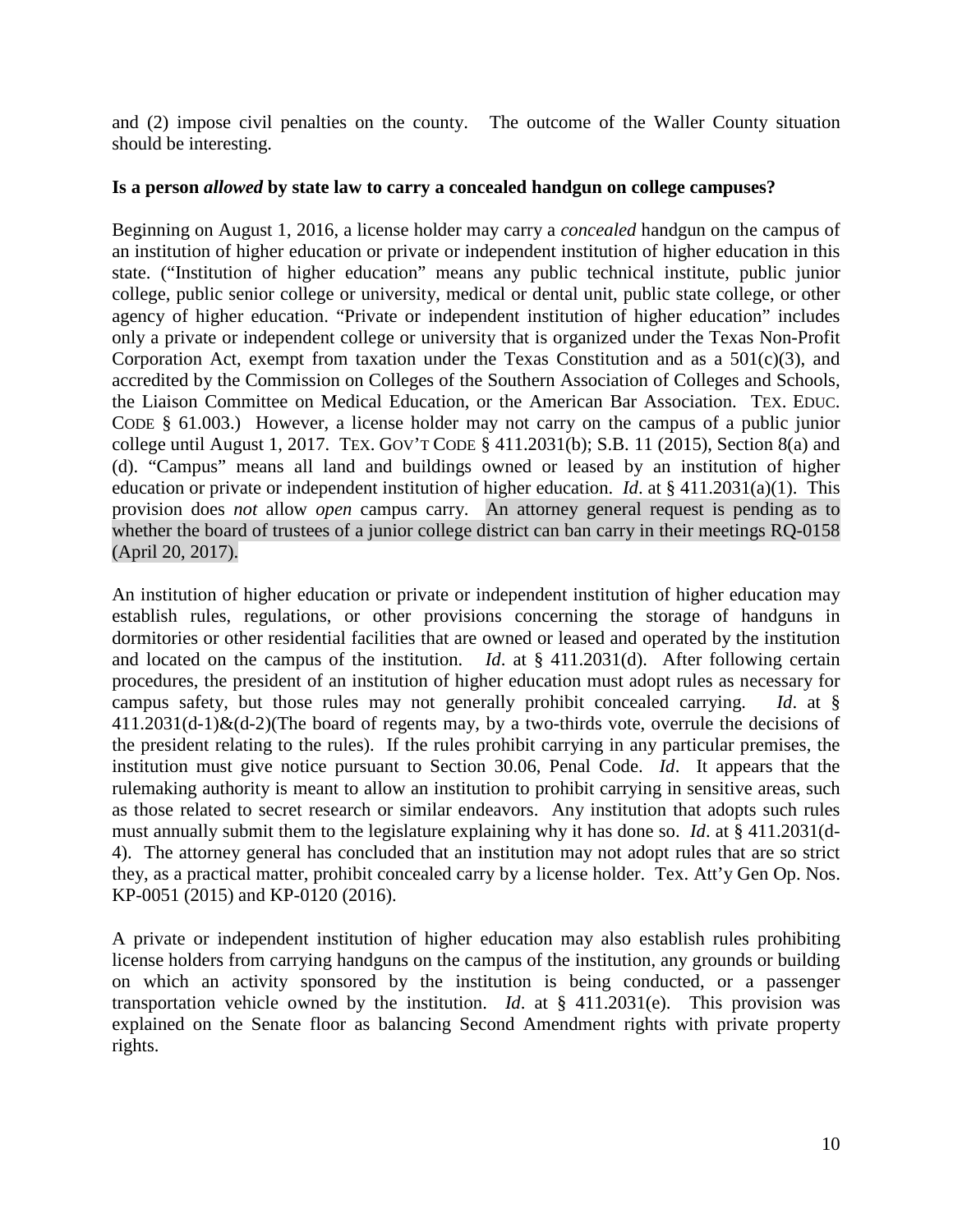The campus carry law creates a criminal offense for a license holder who carries a partially or wholly visible handgun, regardless of whether the handgun is holstered, and intentionally or knowingly displays the handgun in plain view of another person: (1) on the premises of an institution of higher education or private or independent institution of higher education; or (2) on any public or private driveway, street, sidewalk or walkway, parking lot, parking garage, or other parking area of an institution of higher education or private or independent institution of higher education. TEX. PENAL CODE §  $46.035(a-1)$ . It also creates a criminal offense for a license holder who carries a concealed handgun on the campus of a private or independent institution of higher education that has prohibited carry by rule and given notice under Penal Code Section 30.06 that carrying is prohibited. *Id*. at § 46.035(a-2). Finally, it creates a criminal offense for a license holder who carries a concealed handgun in any area on the campus of an institution of higher education in which the institution has by rule prohibited such carry. *Id*. at § 46.035(a-3).

# <span id="page-10-0"></span>**In what places is a person** *allowed* **by state law to** *openly* **carry a firearm?**

# <span id="page-10-1"></span>*Long Guns (e.g., Rifles and Shotguns)*

The state has no licensing scheme for long guns. Because state law governs firearms, and because it does not prohibit the carrying of a rifle or shotgun in a public place, a person is generally allowed to carry those weapons in public in Texas.

Article I, Section 23, of the Texas Constitution, the "Right to Keep and Bear Arms" provision, provides that:

Every citizen shall have the right to keep and bear arms in the lawful defense of himself or the State; but the Legislature shall have power, by law, to regulate the wearing of arms, with a view to prevent crime.

The above provision is the starting point for whether a person may possess or openly carry a firearm. It allows lawful carrying of firearms, but it also authorizes the state legislature to regulate to prevent crime. Contrary to the opinion of some, neither the Texas Constitutional provision above, nor the U.S. Constitutional provision, is absolute. U.S. Const., Amend. II ("A well regulated militia being necessary to the security of a free state, the right of the people to keep and bear arms shall not be infringed."); *District of Columbia v. Heller*, 554 U.S. 570 (2008)("the Second Amendment right is not unlimited…[i]t is not a right to keep and carry any weapon whatsoever in any manner whatsoever and for whatever purpose."); *Reyes v. State*, 906 S.W.2d 256 (Tex. App. – Fort Worth, 1995), petition for discretionary review granted, reversed 938 S.W.2d 718, rehearing on petition for discretionary review denied (State constitutional right to bear arms does not prevent legislature from prohibiting possession of arms with intent to prevent crime.).

## <span id="page-10-2"></span>*Handguns without a License*

The open carry of handguns in public is prohibited in Texas, unless the person holds a license to carry a handgun (see next question). An unlicensed person may carry a handgun on private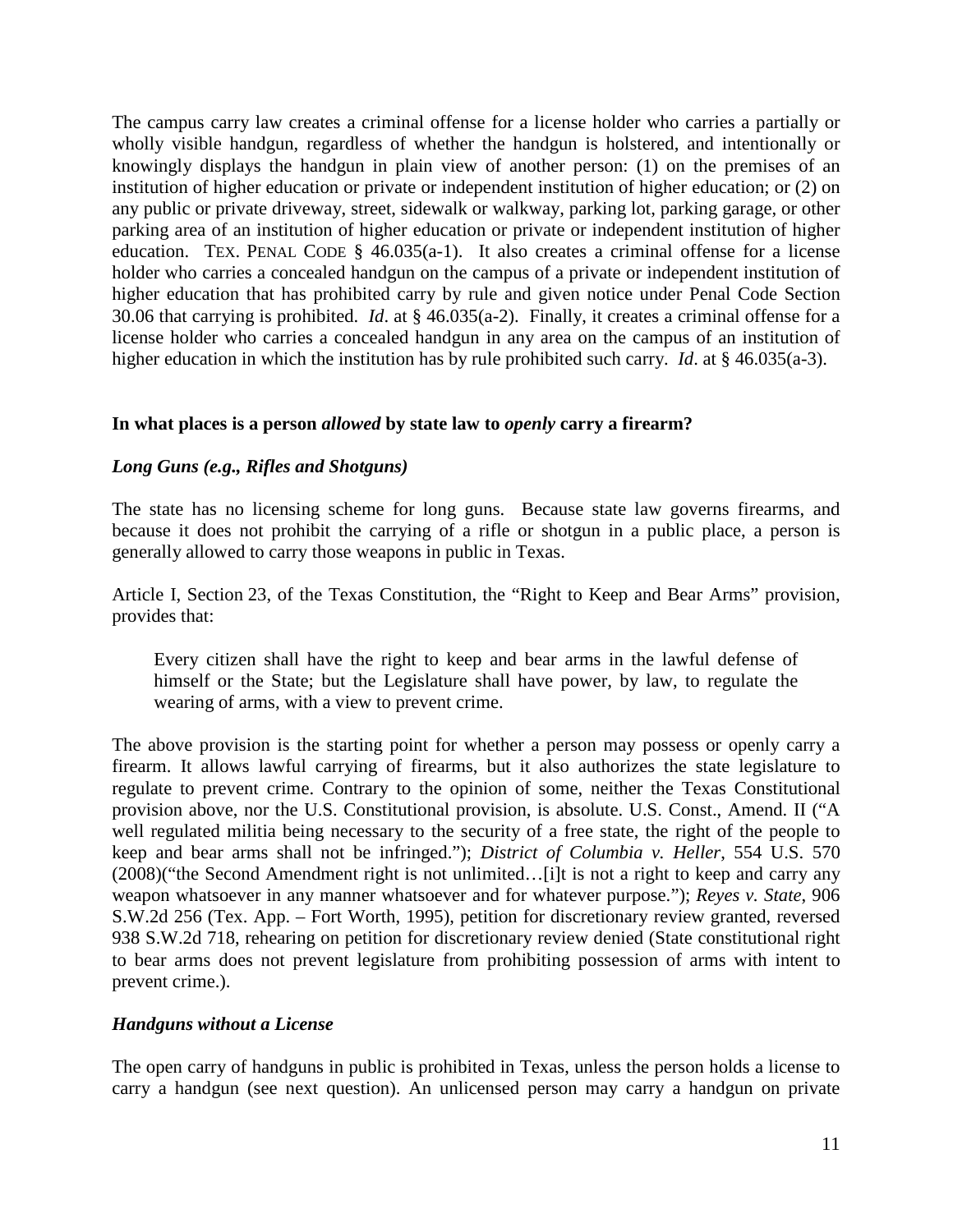property or in a car or boat (technically, in a "watercraft"). A handgun in a car or boat must be concealed. Carrying a concealed handgun in a car or boat does not require a handgun license. More specifically, the Penal Code provides that a person commits a Class A misdemeanor if he or she intentionally, knowingly, or recklessly carries on or about his or her person a handgun if the person is not: (1) on the person's own premises or premises under the person's control; or (2) inside of or directly en route to a motor vehicle or watercraft that is owned by the person or under the person's control. TEX. PENAL CODE § 46.02(a).

In addition, a person commits an offense if the person intentionally, knowingly, or recklessly carries on or about his or her person a handgun in a motor vehicle or watercraft that is owned by the person or under the person's control at any time in which: (1) the handgun is in plain view; or (2) the person is engaged in criminal activity, other than a Class C misdemeanor that is a violation of a law or ordinance regulating traffic or boating. *Id.* § 46.02(a-1). Also, a person may not carry a handgun if prohibited by law from doing so (e.g., if the person is on parole or probation or is a member of a criminal street gang).

Courts have concluded that states have a right to regulate the carrying of handguns, and that neither the Texas nor U.S. Constitutions limit that authority. (The constitutional right "to keep or bear arms in self-defense or in the defense of the state," is no defense to an indictment for carrying a pistol contrary to the statute. *Heller*, 554 U.S. 570; *Masters v. State,* 685 S.W.2d 654 (Tex. Crim. App. 1985), certiorari denied 106 S.Ct. 155, 474 U.S. 853, 88 L.Ed.2d 128 (Article 1, Section 23, of the Texas Constitution, providing that the legislature shall have power to regulate wearing of arms authorizes Penal Code limitations that define the crime of unlawfully carrying a weapon.).

## <span id="page-11-0"></span>*Handguns with a License*

A license holder may generally openly carry a handgun in a hip or shoulder holster beginning January 1, 2016. But see the previous questions ("In what places is a person *prohibited* by state law to carry a firearm?" and "Is a person *allowed* by state law to carry a concealed handgun on college campuses?") for numerous limitations on that authority.

## <span id="page-11-1"></span>**In what places is a person** *allowed* **by state law to** *concealed* **carry a firearm?**

## <span id="page-11-2"></span>*Long Guns (e.g., Rifles and Shotguns)*

The state has no licensing scheme for long guns. Because state law governs firearms, and because it does not prohibit the carrying of a rifle or shotgun in a public place, a person is generally allowed to carry those weapons in public in Texas.

## <span id="page-11-3"></span>*Handguns without a License*

An unlicensed person may carry a handgun on private property or in a car or boat (technically, in a "watercraft"). A handgun in a car or boat must be concealed. Carrying a concealed handgun in a car or boat does not require a handgun license. More specifically, the Penal Code provides that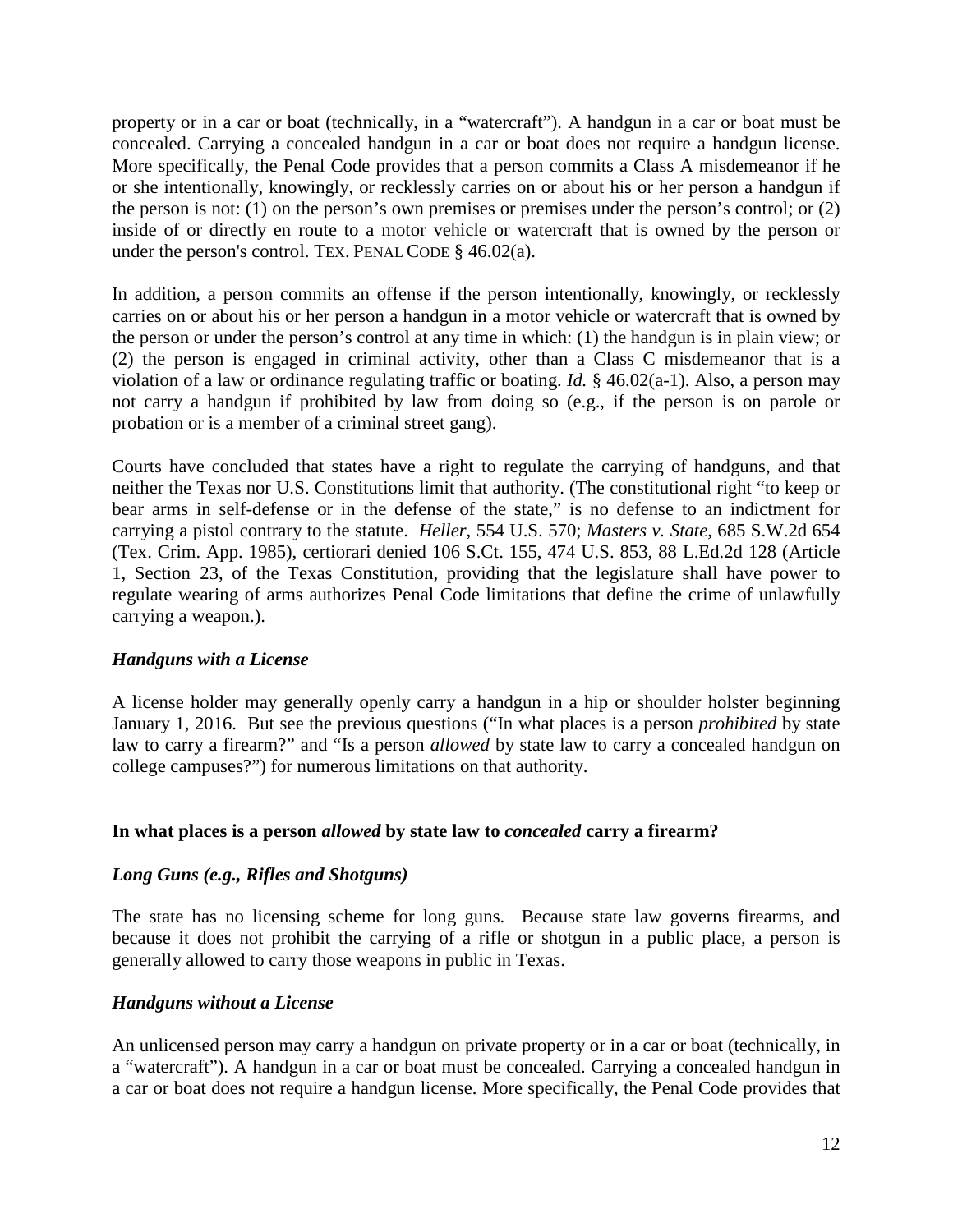a person commits a Class A misdemeanor if he or she intentionally, knowingly, or recklessly carries on or about his or her person a handgun if the person is not: (1) on the person's own premises or premises under the person's control; or (2) inside of or directly en route to a motor vehicle or watercraft that is owned by the person or under the person's control. TEX. PENAL CODE  $§$  46.02(a).

In addition, a person commits an offense if the person intentionally, knowingly, or recklessly carries on or about his or her person a handgun in a motor vehicle or watercraft that is owned by the person or under the person's control at any time in which: (1) the handgun is in plain view; or (2) the person is engaged in criminal activity, other than a Class C misdemeanor that is a violation of a law or ordinance regulating traffic or boating. *Id.* § 46.02(a-1). Also, a person may not carry a handgun if prohibited by law from doing so (e.g., if the person is on parole or probation or is a member of a criminal street gang).

# <span id="page-12-0"></span>*Handguns with a License*

A license holder may generally concealed carry a handgun. *See generally* TEX. GOV'T CODE Chapter 411, Subchapter H. But see the previous questions ("In what places is a person *prohibited* by state law to carry a firearm?" and "Is a person *allowed* by state law to carry a concealed handgun on college campuses?") for numerous limitations on that authority.

# <span id="page-12-1"></span>**Are certain people allowed to carry a handgun where others may not?**

Yes. The legislature has seen fit to exempt certain people from many of the restrictions discussed above.

# <span id="page-12-2"></span>*Judges and Prosecutors*

For example, a defense to prosecution is available for an "active judicial officer" (i.e., a person serving as a judge or justice of the supreme court, the court of criminal appeals, a court of appeals, a district court, a criminal district court, a constitutional county court, a statutory county court, a justice court, or a municipal court, a federal judge who is a resident of this state, or a person appointed and serving as an associate judge under Chapter 201, Family Code. TEX. GOV'T CODE § 411.201).) who holds a license to carry a handgun when the officer is:

- 1. at a bar that is required to post the "51 percent" sign;
- 2. on the premises where a high school, collegiate, or professional sporting event or interscholastic event is taking place;
- 3. on the premises of a correctional facility;
- 4. on the premises of a hospital or a nursing home;
- 5. in an amusement park;
- 6. on the premises of a church, synagogue, or other established place of religious worship; or
- 7. at any meeting of a governmental entity.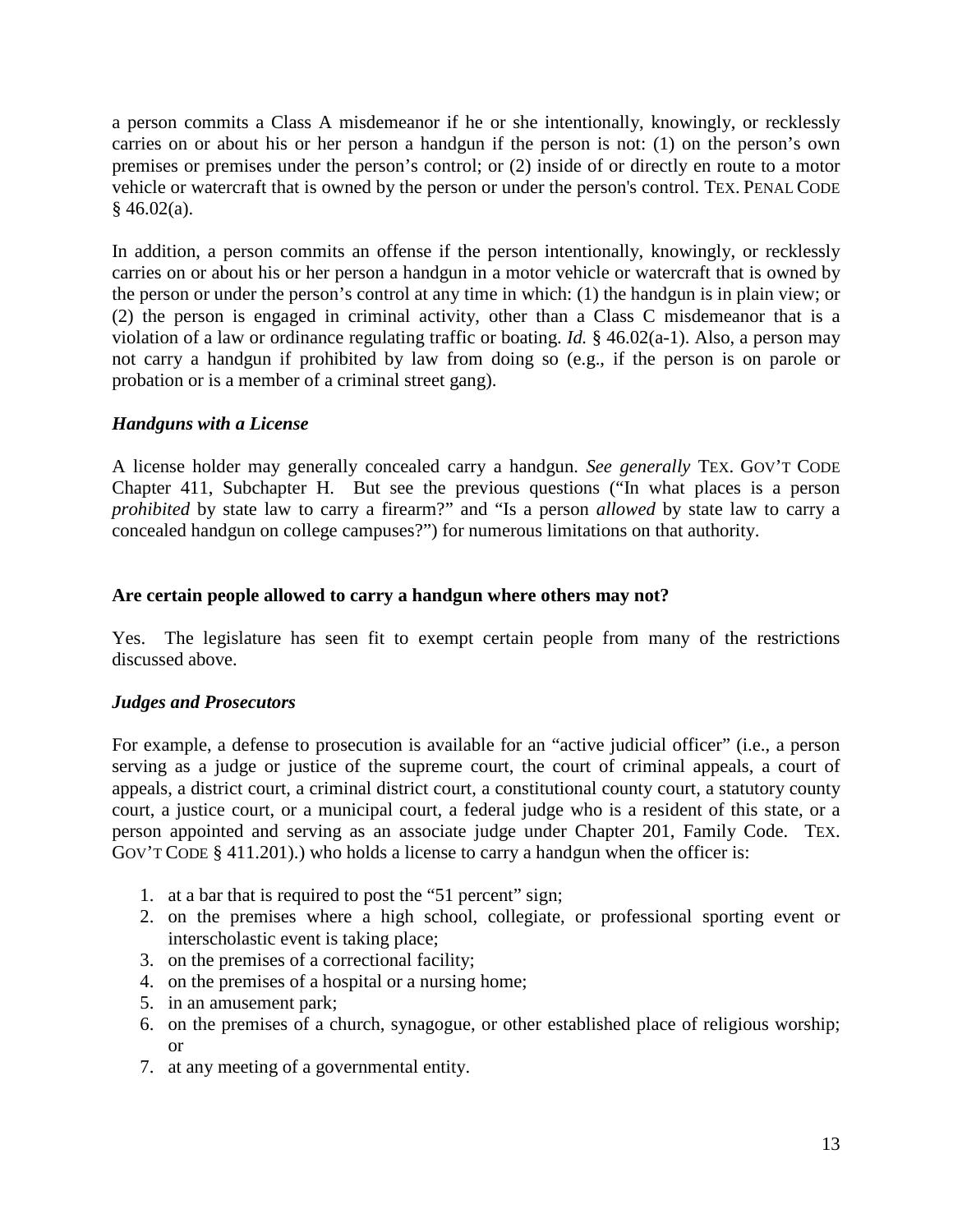In addition, a defense to prosecution is available for judge or justice of a federal court, a district attorney, assistant district attorney, criminal district attorney, assistant criminal district attorney, county attorney, or assistant county attorney, who holds a license to carry a handgun to carry when the person is:

- 1. at a bar that is required to post the "51 percent" sign;
- 2. on the premises where a high school, collegiate, or professional sporting event or interscholastic event is taking place;
- 3. on the premises of a hospital or a nursing home;
- 4. in an amusement park;
- 5. on the premises of a church, synagogue, or other established place of religious worship; or
- 6. at any meeting of a governmental entity.

TEX. PENAL CODE § 46.035(h-1)(Note that there are *two* (h-1) provisions, with slightly different defenses applied to different officers.)

Moreover, an active judicial officer, district attorney, assistant district attorney, criminal district attorney, assistant criminal district attorney, county attorney, or assistant county attorney, or *municipal attorney* who holds a license to carry a handgun can lawfully carry:

- 1. on the physical premises of a school or educational institution, any grounds or building on which an activity sponsored by a school or educational institution is being conducted, or a passenger transportation vehicle of a school or educational institution, whether the school or educational institution is public or private;
- 2. on the premises of a polling place on the day of an election or while early voting is in progress;
- 3. on the premises of any government court or offices utilized by the court;
- 4. on the premises of a racetrack;
- 5. in or into a secured area of an airport; or
- 6. within 1,000 feet of premises the location of which is designated by the Texas Department of Criminal Justice as a place of execution.

TEX. PENAL CODE  $§$  46.15(a).

Finally, House Bill 435 passed during the Eighty-Fifth Legislative Session and is effective September 1, 2017. The bill provides that the attorney general or a United States attorney, assistant United States attorney, or assistant attorney general: (1) enjoys a defense to prosecution for carrying in most places otherwise off-limits to a license holder (e.g., bars, sporting events, hospitals that provide notice, open meetings if notice is provided, amusement parks, or places of worship); and (2) is permitted to carry into a school, institution of higher education, polling place, court or court offices, racetrack, secured area of an airport, or place of execution.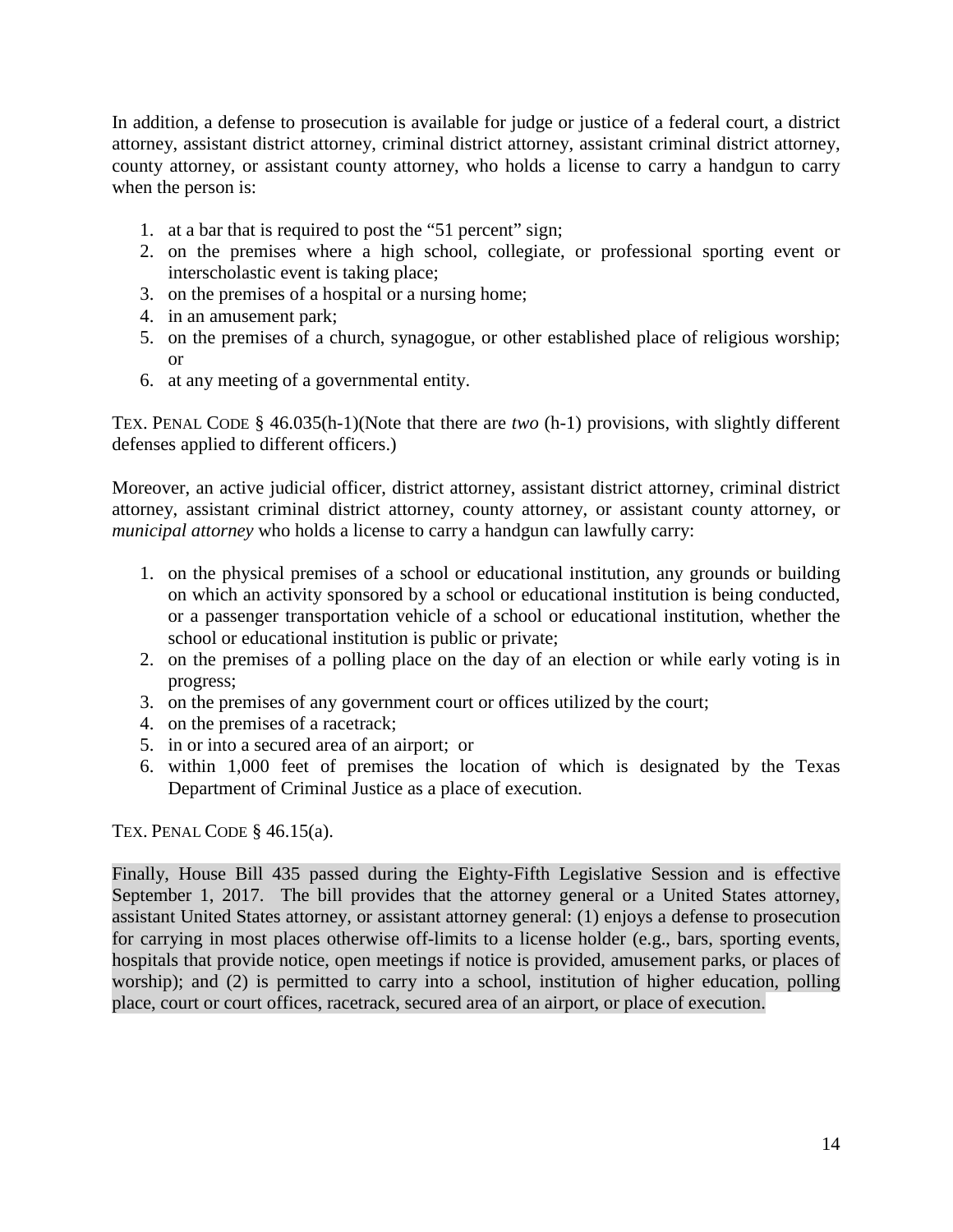# <span id="page-14-0"></span>*Peace Officers/Law Enforcement*

Peace officers and special investigators as defined by the Code of Criminal Procedure can carry a weapon essentially anywhere, whether on or off duty.

Parole officers, community supervision and corrections department officers, and certain juvenile probation officers can carry essentially anywhere when in the discharge of their duties and in accordance with their agency's policy.

Honorably retired peace officers, qualified retired law enforcement officers, federal criminal investigators, or former reserve law enforcement officers who hold a certificate of proficiency and are carrying a photo identification that is issued by a federal, state, or local law enforcement agency meeting certain criteria, can carry essentially anywhere.

A bailiff designated by an active judicial officer who holds a handgun license and is engaged in escorting the judicial officer can carry essentially anywhere.

TEX. PENAL CODE § 46.15 (Note: This provision, titled "nonapplicability," allows certain other persons, such as members of the military and personal protection officers, to carry in expanded areas.)

# <span id="page-14-1"></span>*Volunteer Emergency Services Personnel*

House Bill 435 passed during the Eighty-Fifth Legislative Session and is effective September 1, 2017. The bill, codified in Chapter 112 of the Civil Practices and Remedies Code, provides certain liability protections to a governmental unit (including a city) that allows volunteer emergency services personnel with a license to carry a handgun while engaged in providing emergency services. Specifically, the bill provides that

- 1. "volunteer emergency services personnel" includes a volunteer firefighter, an emergency medical services volunteer, and any individual who, as a volunteer, provides services for the benefit of the general public during emergency situations;
- 2. a governmental unit is not liable in a civil action arising from the discharge of a handgun by an individual who is volunteer emergency services personnel and licensed to carry the handgun;
- 3. the discharge of a handgun by an individual who is volunteer emergency services personnel and licensed to carry the handgun is outside the course and scope of the individual's duties as volunteer emergency services personnel;
- 4. the bill may not be construed to waive the immunity from suit or liability of a governmental unit under the Texas Tort Claims Act or any other law; and
- 5. volunteer emergency services personnel who are engaged in providing emergency services: (a) enjoy a defense to prosecution for carrying into a place under which an owner has lawfully excluded licensed carry by providing notice under current law, bars, jails, sporting events, hospitals that provide notice, open meetings if notice is provided, amusement parks, or places of worship; and (2) are permitted to carry into a school,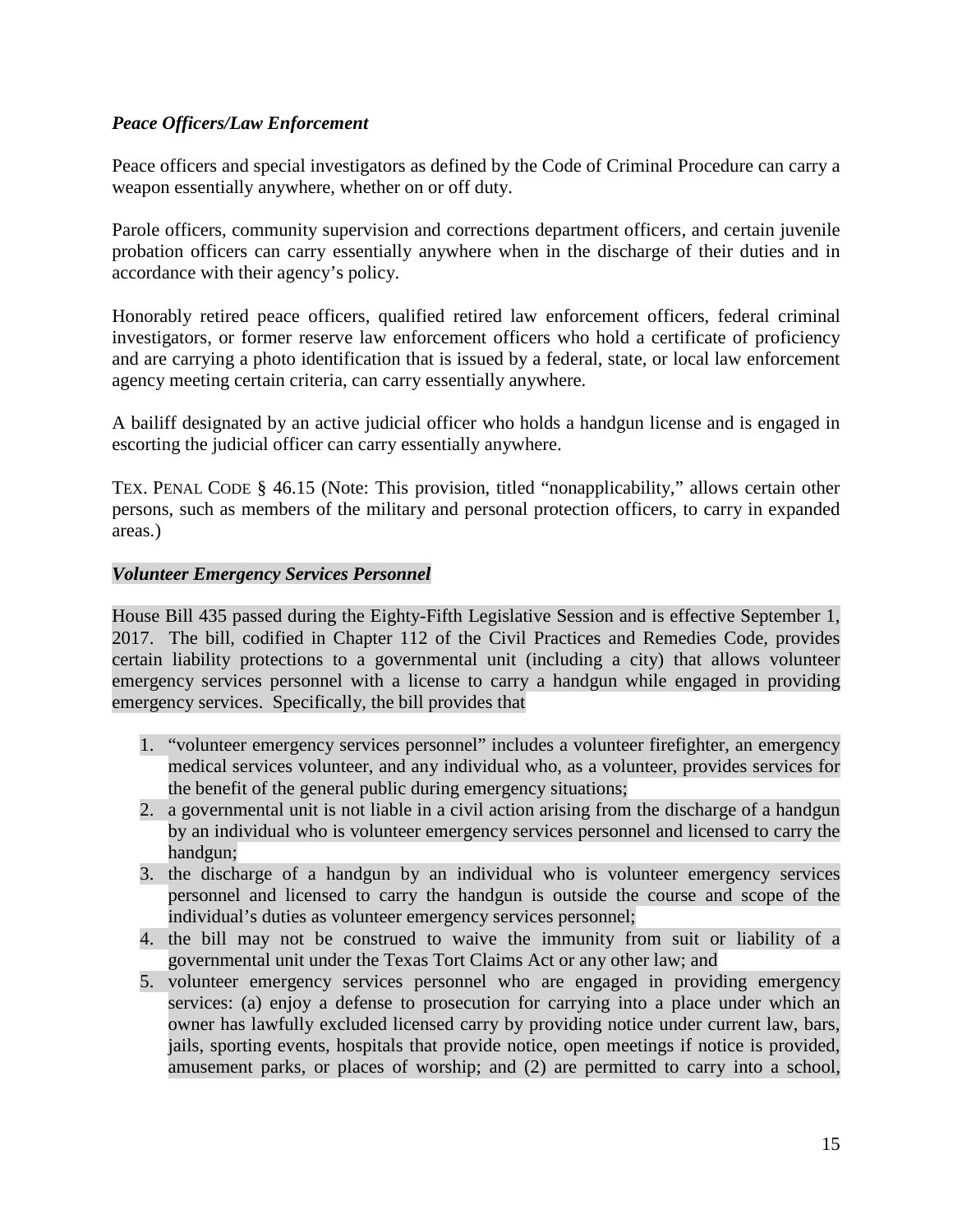institution of higher education, polling place, court or court offices, racetrack, secured area of an airport, or place of execution.

City officials should note that the bill does not mandate that they allow volunteer emergency services personnel with a license to carry their handgun. It merely attempts to provide liability protections should that carry be allowed.

# <span id="page-15-0"></span>**In what ways does state law expressly** *preempt* **a city from regulating firearms?**

State law relating to firearms expressly preempts municipal authority over: (1) the transfer, private ownership, keeping, transportation, licensing, or registration of firearms, air guns, ammunition, or firearm or air gun supplies; or (2) the discharge of a firearm or air gun (e.g., a pellet, BB, or paintball gun) at a sport shooting range (defined as a business establishment, private club, or association that operates an area for the discharge or other use of firearms for silhouette, skeet, trap, black powder, target, self-defense, or similar recreational shooting). TEX. LOCAL GOV'T CODE §§ 229.001(a); 229.001(e)(1) & (e)(2).

In addition, S.B. 273 became effective on September 1, 2015, and provides that: (1) a state agency or a political subdivision of the state may not provide notice that a concealed handgun licensee is prohibited from entering or remaining on a premises or other place owned or leased by the governmental entity unless license holders are actually prohibited by state law from carrying a handgun on the premises; (2) a state agency or a political subdivision of the state that improperly posts notice is liable for a civil penalty of: (a) not less than \$1,000 and not more than \$1,500 for the first violation; and (b) not less than \$10,000 and not more than \$10,500 for the second or a subsequent violation; (3) a citizen of this state or a person licensed to carry a concealed handgun may file a complaint with the attorney general that a state agency or political subdivision has improperly posted notice; (4) before a suit may be brought against a state agency or a political subdivision of the state for improperly posting notice, the attorney general must investigate the complaint to determine whether legal action is warranted; (5) if legal action is warranted, the attorney general must give the chief administrative officer of the agency or political subdivision charged with the violation a written notice that gives the agency or political subdivision 15 days from receipt of the notice to remove the sign and cure the violation to avoid the penalty; and (6) if the attorney general determines that legal action is warranted and that the state agency or political subdivision has not cured the violation within the 15-day period, the attorney general or the appropriate county or district attorney may sue to collect the civil penalty, and the attorney general may also file a petition for a writ of mandamus or apply for other appropriate equitable relief. TEX. GOV'T CODE § 411.209

<span id="page-15-1"></span>As written, the bill applies only to a concealed handgun sign under Texas Penal Code Section 30.06. This was simply an oversight. It will likely be amended in 2017 to apply to the new open carry sign under Section 30.07. The attorney general has asserted that the bill grants his office authority over any sign and even over verbal trespass warnings. Tex. Att'y Gen. Op. No. KP-0049 (2015). Whether that is true remains to be seen.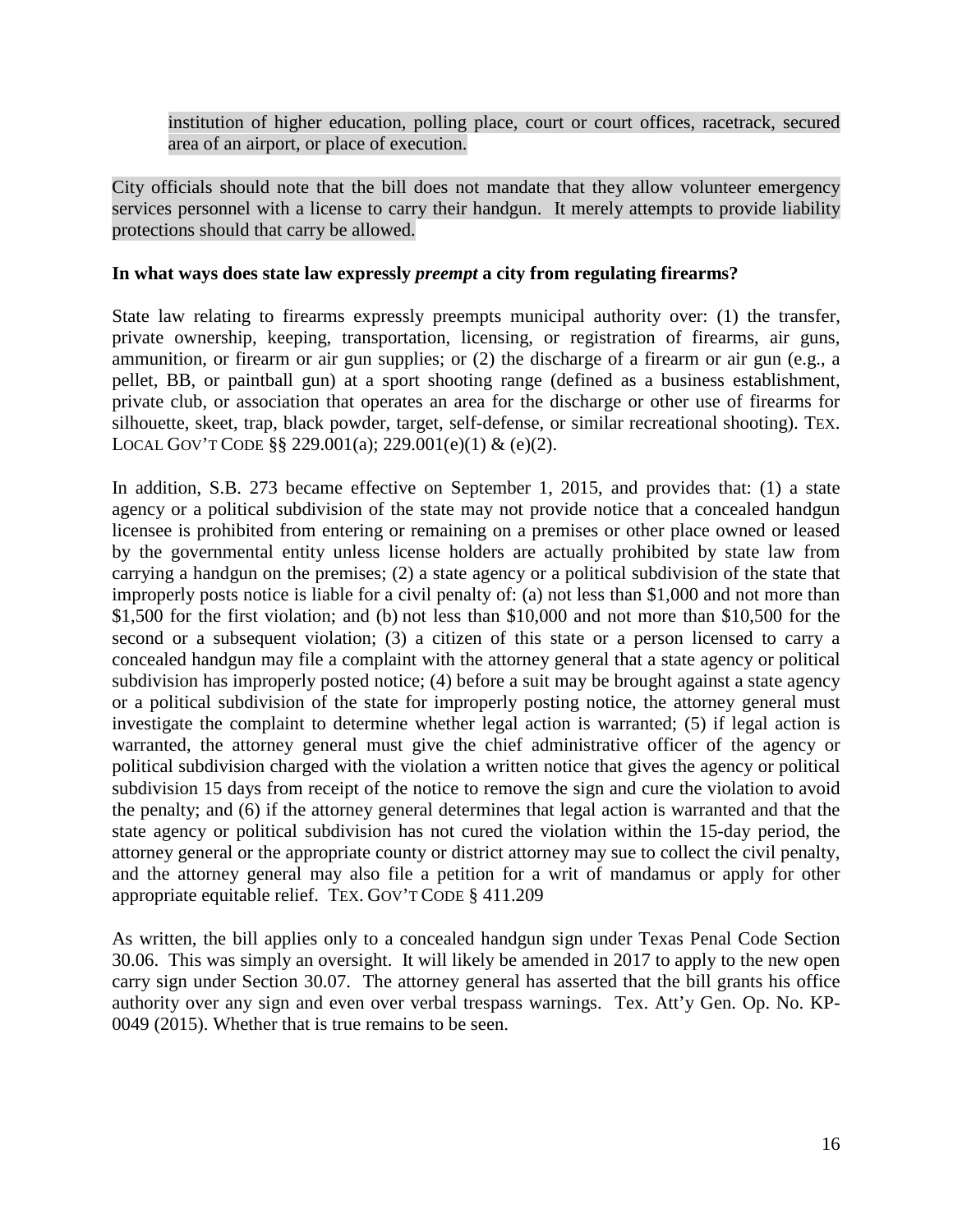# **In what ways does state law expressly** *authorize* **a city to regulate firearms?**

The Local Government Code expressly authorizes a city to regulate the following:

- 1. the discharge of firearms or air guns within the limits of the city, other than at a sport shooting range (a city can prohibit or regulate the discharge of a firearm or other weapons within the city's original city limits, but may not do so in annexed areas and the extraterritorial jurisdiction in certain circumstances—see next question). Tex. Atty. Gen. Op. No. GA-0862 (2011);
- 2. the use of property, the location of a business, or uses at a business under the city's fire code, zoning ordinance, or land-use regulations as long as the code, ordinance, or regulations are not used to circumvent the prohibition against regulating the transfer, private ownership, keeping, transportation, licensing, or registration of firearms, air guns, ammunition, or firearm or air gun supplies, or the discharge of a firearm or air gun at a sport shooting range;
- 3. the use of firearms or air guns in the case of an insurrection, riot, or natural disaster if the city finds the regulations necessary to protect public health and safety (This exception does not authorize the seizure or confiscation of any firearm, air gun, or ammunition from an individual who is lawfully carrying or possessing the firearm, air gun, or ammunition);
- 4. the carrying of a firearm or air gun by a person *other than a person licensed to carry a handgun* at a:
	- a. public park (For example, a city could prohibit anyone other than a handgun license holder from carrying a firearm in a city park. Tex. Atty. Gen. Op. No. DM-364 (1995));
	- b. public meeting of a municipality, county, or other governmental body (A city may prohibit a license holder from attending a meeting with a handgun by posting notice under Penal Code Sections 30.06 and/or 30.07 that doing so is prohibited, but how to notice a non-license holder that carrying a long gun into a meeting is prohibited is the subject of debate – see "Can a city prohibit firearms in a city building or facility? Firearms in General, below.);
	- c. political rally, parade, or official political meeting; or
	- d. nonfirearms-related school, college, or professional athletic event.

(Note: Items 4a and 4b do not allow municipal regulation if the firearm or air gun is in or is carried to or from an area designated for use in a lawful hunting, fishing, or other sporting event and the firearm or air gun is of the type commonly used in the activity. TEX. LOCAL GOV'T CODE § 229.001(c).)

5. the hours of operation of a sport shooting range, except that the hours of operation may not be more limited than the least limited hours of operation of any other business in the municipality other than a business permitted or licensed to sell or serve alcoholic beverages for on-premises consumption; or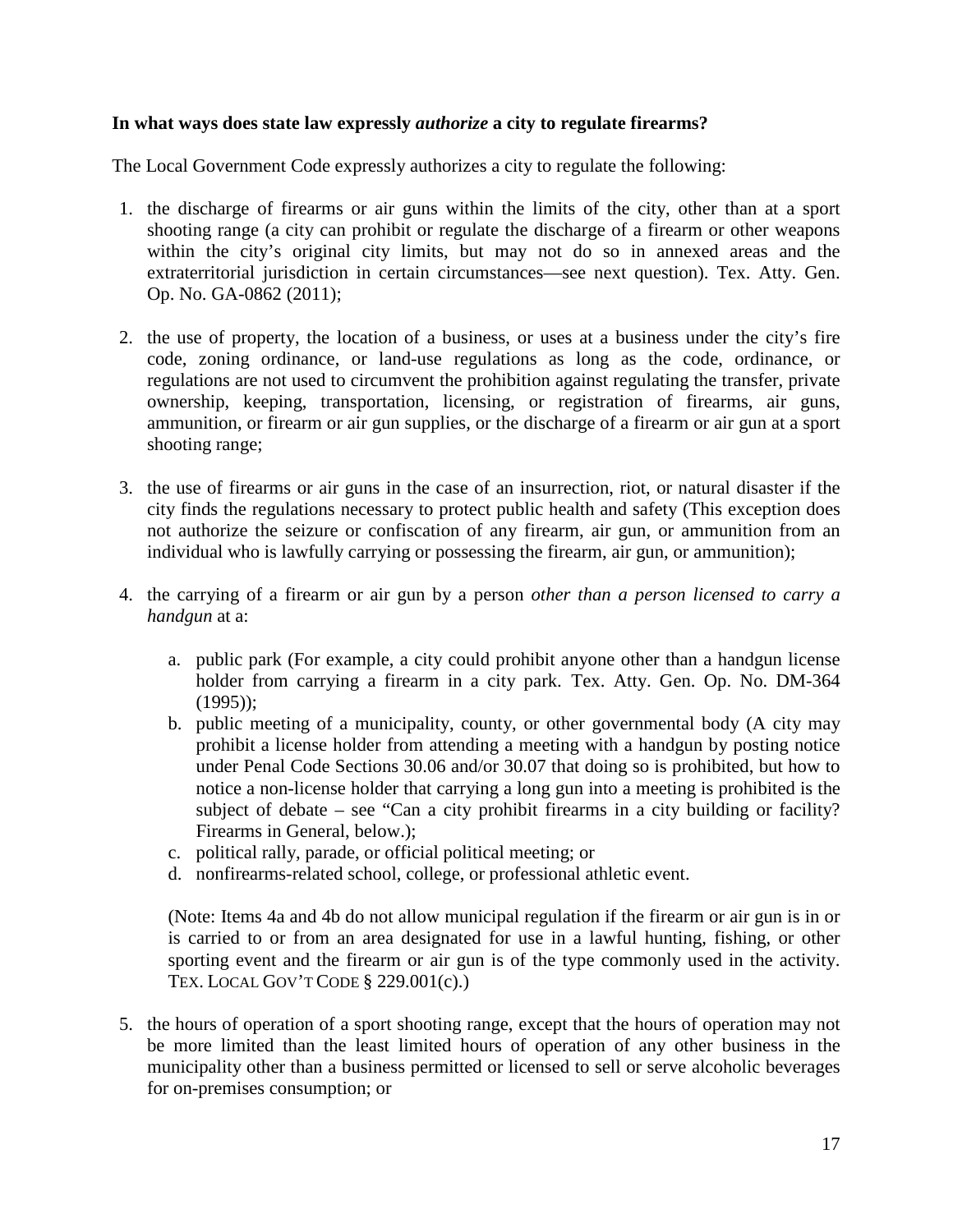6. the carrying of an air gun by a minor on: (a) public property; or (b) private property without consent of the property owner.

*Id.* § 229.001(b). The exceptions above are relatively narrow. For example, the Local Government Code preempts a city housing authority from regulating a tenant's otherwise lawful possession of firearms. Tex. Atty. Gen. Op. No. DM-71 (1991).

Moreover, if a city regulates in violation of state law, the attorney general may bring an action in the name of the state to obtain a temporary or permanent injunction against the violation. TEX. LOCAL GOV'T CODE § 229.001(f).

The Texas Constitution was amended in 2015 (by voter approval of a new Section 34 to Article I) that: (1) enshrines in that document that the people have the right to hunt, fish, and harvest wildlife, including by the use of traditional methods, subject to laws or regulations to conserve and manage wildlife and preserve the future of hunting and fishing; and (2) provides that: (a) hunting and fishing are preferred methods of managing and controlling wildlife; (b) the amendment does not affect any provision of law relating to trespass, property rights, or eminent domain; and (c) the amendment does not affect the power of the legislature to authorize a city to regulate the discharge of a weapon in a populated area in the interest of public safety. (The amendment actually clarifies existing law relating to city regulation of the discharge of firearms.)

## <span id="page-17-0"></span>**In what additional ways does state law expressly** *prohibit* **city regulation of firearms?**

In addition to the general state law preemption of municipal authority discussed in the question above, other laws have been enacted in recent sessions that expressly prohibit municipal regulation in certain circumstances.

At the request of various landowners and other groups, the legislature amended state law in 2005 (S.B. 734) to limit municipal authority over certain firearms discharges. According to the bill analysis for the legislation:

In some parts of the state, large tracts of land that have traditionally been used for hunting leases have been annexed. Upon annexation, the municipality frequently informs the owners of these large tracts that they can no longer discharge firearms on the property, thereby ending their right to lease their property for hunting. Many owners of these large tracts depend on the revenue generated from their hunting leases.

Because of that analysis and the subsequent passage of legislation, a city may not apply a regulation relating to the discharge of firearms or other weapons in the extraterritorial jurisdiction of the city or in an area annexed by the municipality after September 1, 1981, if the firearm or other weapon is: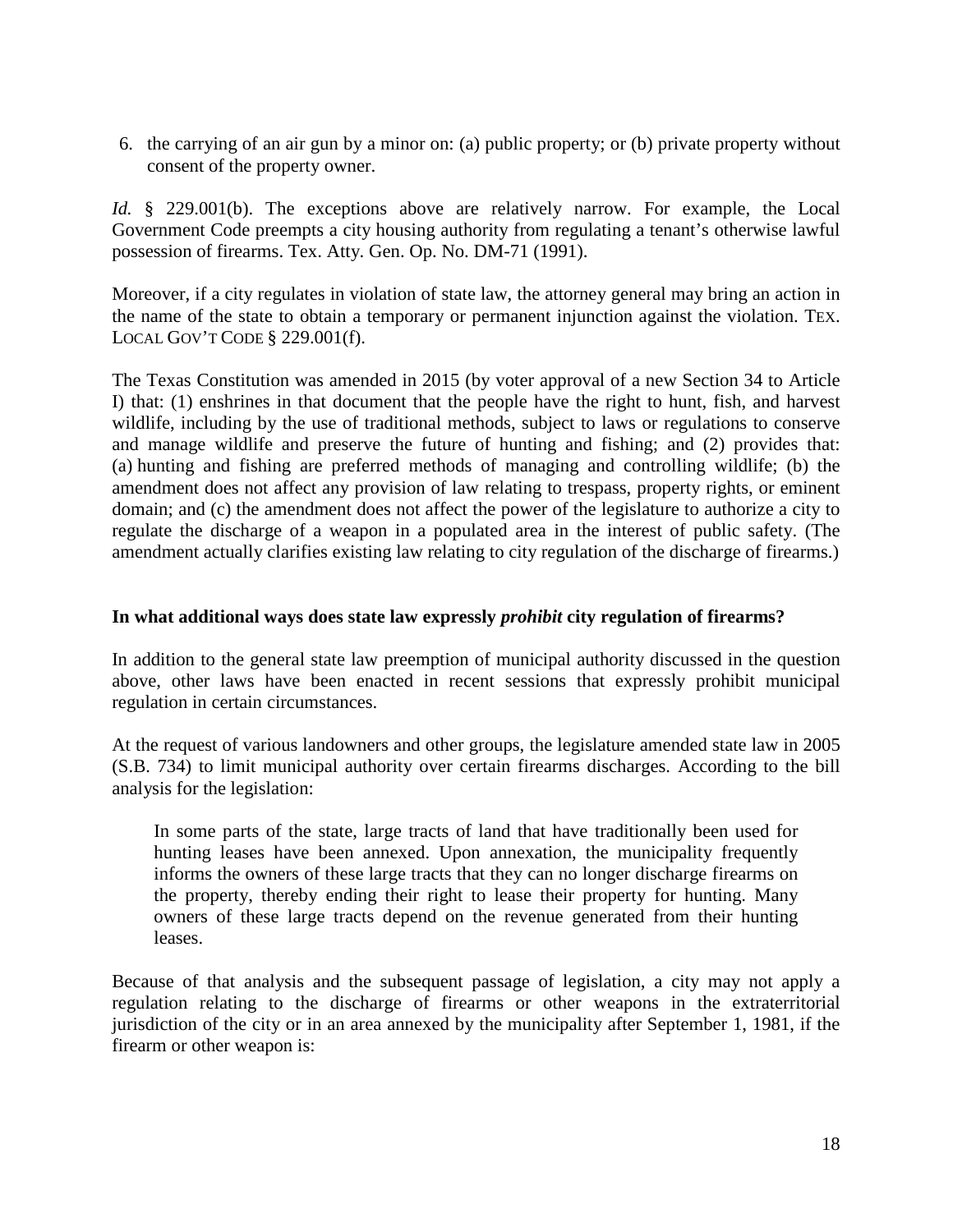- 1. a shotgun, air rifle or pistol, BB gun, or bow and arrow discharged on a tract of land of 10 acres or more and more than 150 feet from a residence or occupied building located on another property in a manner not reasonably expected to cause a projectile to cross the boundary of the tract; or
- 2. a center fire or rim fire rifle or pistol of any caliber discharged on a tract of land of 50 acres or more and more than 300 feet from a residence or occupied building located on another property; and in a manner not reasonably expected to cause a projectile to cross the boundary of the tract.

TEX. LOCAL GOV'T CODE § 229.002. The 1981 date is relevant because that was the date of enactment of another law commonly known as the Agriculture Protection Act (APA) – Chapter 251 of the Agriculture Code. The APA generally prohibits a city from applying nuisance regulations to an agricultural operation if doing so would negatively affect the operation. The Local Government Code provisions reference back to the APA, which makes the firearms limitations above retroactive to property annexed after 1981.

The law, in response to alleged shotgun pellets raining down on a school adjacent to a dove lease, was later amended to give cities in Collin and Tarrant Counties additional authority. *Id*. §§ 229.003 & 229.004.

# <span id="page-18-0"></span>**Can a city prohibit firearms in a city building or facility?**

# <span id="page-18-1"></span>*Concealed or Open Handgun Carry by Handgun License Holder*

A city has very limited authority to prohibit a license holder from carrying in city facilities to which the general public has access. As mentioned in the second question, above, state law prohibits a license holder from carrying a handgun on the premises: (1) of a polling place on the day of an election or while early voting is in progress; and (2) any government court or offices utilized by the court, unless pursuant to written regulations or written authorization of the court. (Note: Attorney general opinions KP-0047 and KP-0049 further confuse interpretations of this provision – see "How has the statutory prohibition against carrying a firearm onto the premises of a court or court office been interpreted?, above, for details. Moreover, opinion KP-0089 appears to confirm the limited authority of a political subdivision to prohibit where not authorized by law.)

In addition, a city has the option of posting a specific notice to prohibit a license holder from carrying in the room or rooms where a meeting of a governmental entity is held and if the meeting is an open meeting subject to the Open Meetings Act. TEX. PENAL CODE § 46.035(c) & (i); § 30.06 & 30.07. (Texas Penal Code § 30.06(c)(3)(A) & 30.07(c)(3)(A) require that the sign giving the notice contain certain language that is printed in a certain size.)

On June 27, the attorney general issued [Opinion No. KP-0098.](https://texasattorneygeneral.gov/opinions/opinions/51paxton/op/2016/kp0098.pdf) The request for the opinion asked multiple questions concerning the requirements a city must follow when "posting notice about the carrying of handguns at open and closed meetings of a city council."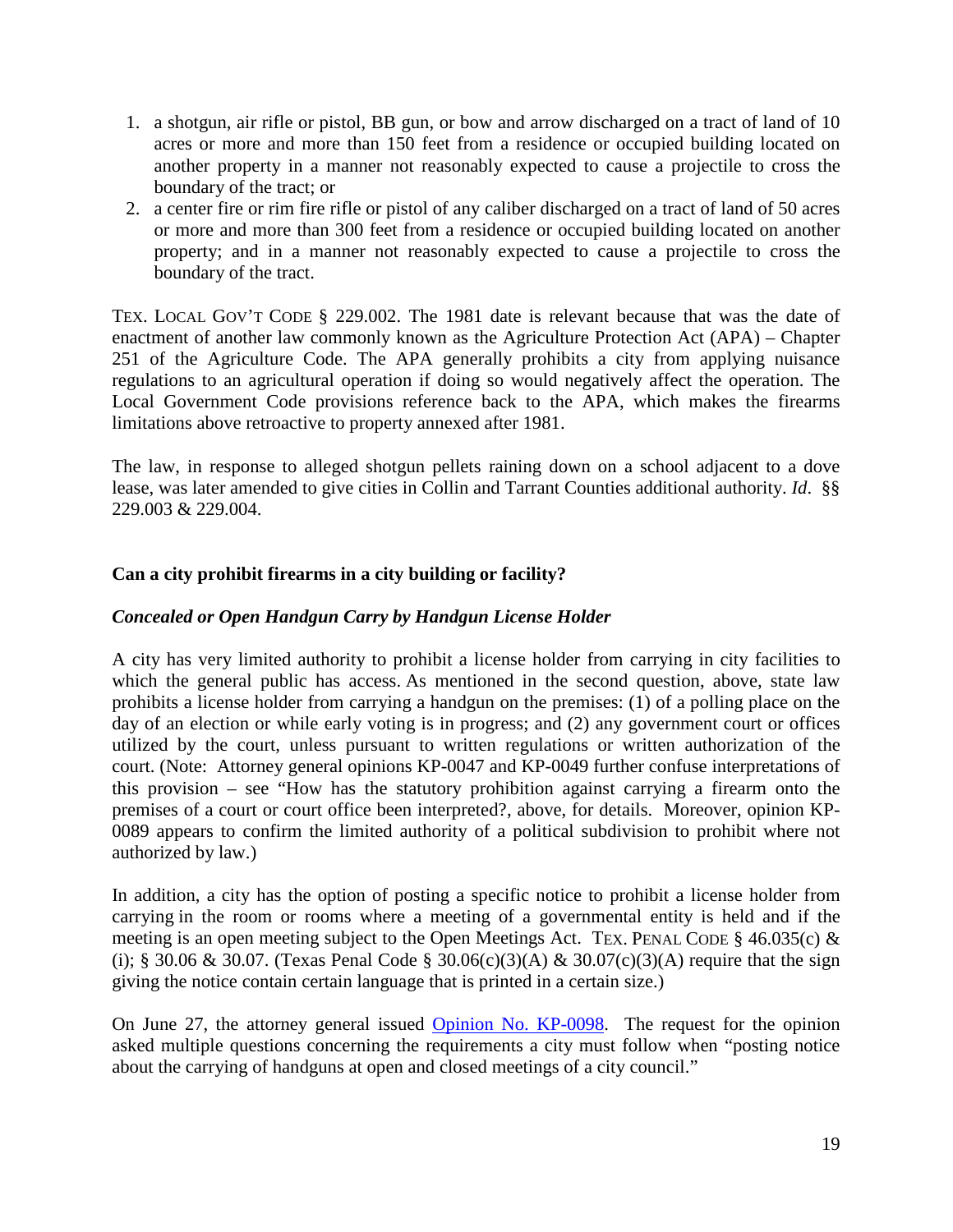Legislation passed in 2015 prohibits licensed carry "in the room or rooms where a meeting of a governmental entity is held and if the meeting is an open meeting subject to [the Open Meetings Act] and the entity provided notice..."

Sections 30.06 and 30.07 of the Penal Code provide the language to be used in a notice to prohibit entry with a concealed handgun and entry with a handgun that is carried openly. The request was meant to clarify where the signs should be posted. That clarification was sought because Section 30.06 states that the concealed carry prohibition sign should be "displayed in a conspicuous manner clearly visible to the public." Section 30.07, for some inexplicable reason, has additional language stating that the open carry prohibition sign should be "displayed in a conspicuous manner clearly visible to the public *at each entrance to the property*."

The confusion came from the fact that a city can't generally prohibit open carry in city facilities, so it wouldn't make sense to post that sign "at each entrance to the property." Most attorneys had simply advised that a city wanting to prohibit carry in the meeting room do so by temporarily posting the signs at the entrance to the room when a meeting is taking place. The opinion essentially agreed, but it also included an analysis related to "closed meetings."

The 2015 legislation prohibiting licensed carry "in the room or rooms where a meeting of a governmental entity is held and if the meeting is an *open meeting*" was added to clarify that only meetings of bodies governed by the Open Meetings Act are off limits, and only then if a city posts signage. The phrase "open meeting" in that statute clearly means one that is subject to the Open Meetings Act. However, the attorney general office reads it literally to not include a "closed meeting (i.e., an executive session)." In other words, the opinion concludes that a city can't prohibit a person from licensed carrying into an executive session.

Of course, only members of the governing body have an absolute right to be in an executive session anyway. And a city can prohibit its employees from carrying at all while at work. But it's conceivable that the governing body could invite some other person to attend an executive session. If that's the case, the attorney general says the city can't prohibit that citizen from licensed carrying in that meeting.

The law also allows a person to receive notice from the owner of the property (i.e., the city) or someone with apparent authority to act for the owner by oral or written communication. TEX. PENAL CODE § 30.06(b) & 30.07(b). In other words, a city employee could ask a license holder who is carrying to leave a meeting, even if the written notice is not posted, if the city council has enacted a prohibition. Another method of providing notice could be a card with the statutory language to hand to attendees or the printing of the Penal Code 30.06 or 30.07 statements on the actual agenda. *Id*. at § 30.06(c)(3)(A) & 30.07(c)(3)(A).

The ignoring of notice by a license holder is a Class C misdemeanor, except that the offense is a Class A misdemeanor if it is shown on the trial of the offense that, after entering the property, the license holder was personally given the notice by oral communication and subsequently failed to depart. *Id*. at § 30.06(d) & 30.07(d).

City councilmembers or other city officials who hold a handgun license have no special right to carry a handgun into a meeting. However, if a city council does not prohibit license holders from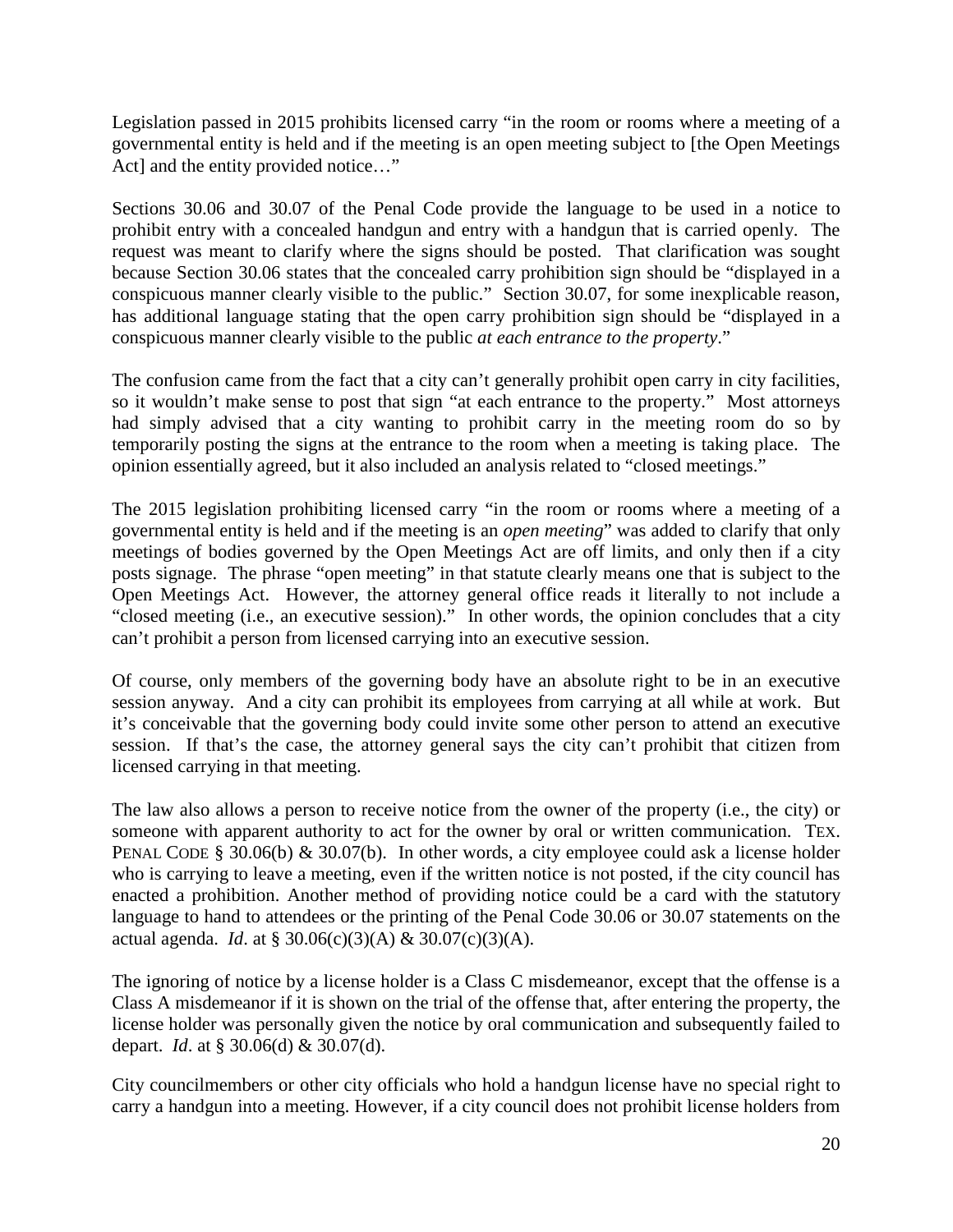carrying their handguns in the meeting room, *any* license holder may do so (unless the building or portion of a building where the meeting room is located also houses a polling place during an election or a city's municipal court and/or and office used by the court).

A "no firearms allowed" or similar sign has no effect on a license holder's ability to carry a handgun on property in which he is otherwise lawfully present. *Id.* § 30.05(f). But the fact that a person holds a license does not grant him any special right of access to city buildings and facilities that are not open to the general public. In other words, a city can't deny a license holder from carrying where he is otherwise authorized to be, but a city can prohibit any person who is not a city employee from going into certain areas.

One bit of special authority relates to the secure area of a law enforcement facility. The handgun license law allows:

a peace officer who is acting in the lawful discharge of the officer's official duties to temporarily disarm a license holder when a license holder enters a nonpublic, secure portion of a law enforcement facility, if the law enforcement agency provides a gun locker where the peace officer can secure the license holder's handgun. The peace officer shall secure the handgun in the locker and shall return the handgun to the license holder immediately after the license holder leaves the nonpublic, secure portion of the law enforcement facility.

To avail itself of the authority above, a law enforcement facility shall prominently display at each entrance to a nonpublic, secure portion of the facility a sign that gives notice in both English and Spanish that, under this section, a peace officer may temporarily disarm a license holder when the license holder enters the nonpublic, secure portion of the facility. The sign must appear in contrasting colors with block letters at least one inch in height, and shall be displayed in a clearly visible and conspicuous manner.

The law defines a "law enforcement facility" as a building or a portion of a building used exclusively by a law enforcement agency that employs peace officers…and support personnel to conduct the official business of the agency." The term does not include any portion of a building not actively used exclusively to conduct the official business of the agency or any public or private driveway, street, sidewalk, walkway, parking lot, parking garage, or other parking area.

"Nonpublic, secure portion of a law enforcement facility" means that portion of a law enforcement facility to which the general public is denied access without express permission and to which access is granted solely to conduct the official business of the law enforcement agency. TEX. GOV'T CODE § 411.207(b)-(d).

In August 2016, the attorney general's office released [Opinion No. KP-0108,](https://texasattorneygeneral.gov/opinions/opinions/51paxton/op/2016/kp0108.pdf) its sixth opinion related to licensed carry. It concludes that: (1) nothing prohibits a private entity that is leasing city property from posting notice that licensed carry is prohibited on the property; and (2) a licensed carrier who does so anyway would not commit the criminal offense of trespass by license holder under the Texas Penal Code.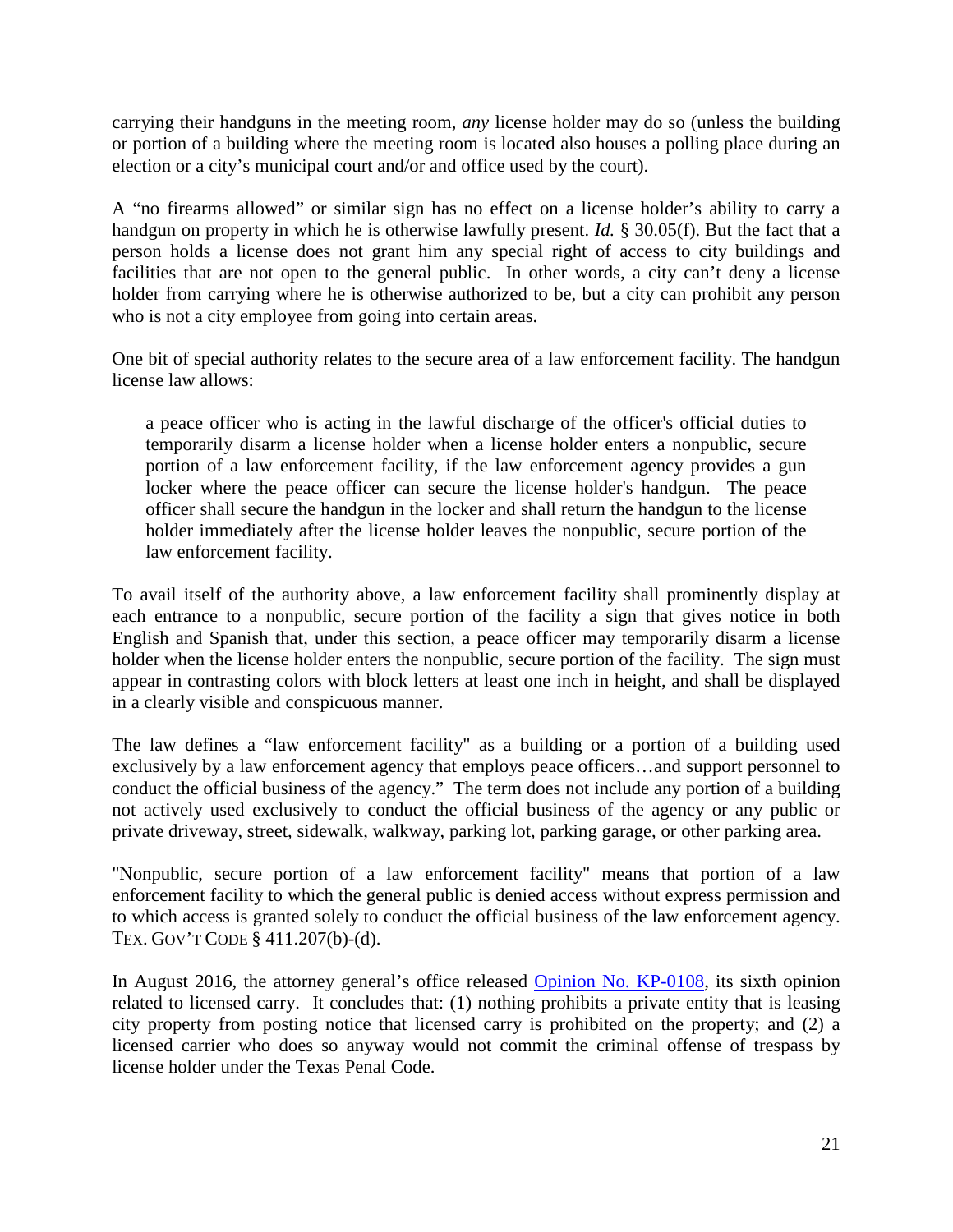The request for the opinion asked whether a non-profit entity that has offices on land owned by a city may restrict the carrying of concealed handguns on the property. The League has stated that the Penal Code provisions allowing a private entity to prohibit licensed carry on its property [\(Section 30.06](http://www.statutes.legis.state.tx.us/Docs/PE/htm/PE.30.htm#30.06) for concealed carry and [Section 30.07](http://www.statutes.legis.state.tx.us/Docs/PE/htm/PE.30.htm#30.07) for open carry) can't be used to criminally enforce the trespass by license holder statute on city-owned property. That's because both sections provide that "it is an exception to the application of this section that the property on which the license holder openly carries the handgun is owned or leased by a governmental entity…"

The attorney general's office agreed with that position. However, the opinion also reviewed a new provision in the Government Code [\(Section 411.209\)](http://www.statutes.legis.state.tx.us/Docs/GV/htm/GV.411.htm#411.209) authorizing the attorney general to investigate and sue a state agency or a political subdivision that improperly posts a 30.06 notice. It concludes that the new section applies *only* to state agencies and political subdivisions. Thus, the attorney general's office has no authority to investigate a sign placed by the person or entity that is leasing the city property, so long as the city has no control over the placement. In other words, it appears to be a "don't ask, don't tell" opinion.

How can the person or entity that is leasing the city property and chooses to post signs then enforce the prohibition? The criminal trespass statute in the Penal Code [\(Section 30.05\)](http://www.statutes.legis.state.tx.us/Docs/PE/htm/PE.30.htm#30.05) can't be used to prohibit entry because it provides an affirmative defense if the basis for restricting access is that a person is carrying a handgun, so long as that person is licensed to do so. Because a license holder wouldn't necessarily commit a criminal offense by disregarding a sign in this case, the opinion mentions *civil* trespass, which presumably allows the person or entity to prohibit entry.

It's possible that the recourse of law enforcement responding to a call of an unwelcome licensed carrier at the leased property is thus limited to other criminal offenses.

# <span id="page-21-0"></span>*Firearms in General*

A non-license holder can't carry a handgun in public, and special rules discussed above apply to license holders. As such, this "firearms in general" answer really applies only to a non-license holder carrying a long gun onto city property.

This paper previously advised, and some still argue, that a city can prohibit the non-licensed carry of a long gun onto city property if the city provides notice that carrying firearms is prohibited in the building. Under Penal Code  $30.05(a)(1)$  & (2), the state's criminal trespass statute, "[a] person commits an offense if the person enters or remains on or in property of another…without effective consent and the person: had notice that the entry was forbidden…or received notice to depart but failed to do so."

"Notice" means oral or written communication by the owner or someone with apparent authority to act for the owner. A sign or signs posted on the property or at the entrance to the building, reasonably likely to come to the attention of intruders, indicating that entry is forbidden while carrying a firearm should be sufficient. TEX. PENAL CODE § 30.05(b)(A) & (C). In other words, a sign stating "No Firearms Allowed" could be sufficient.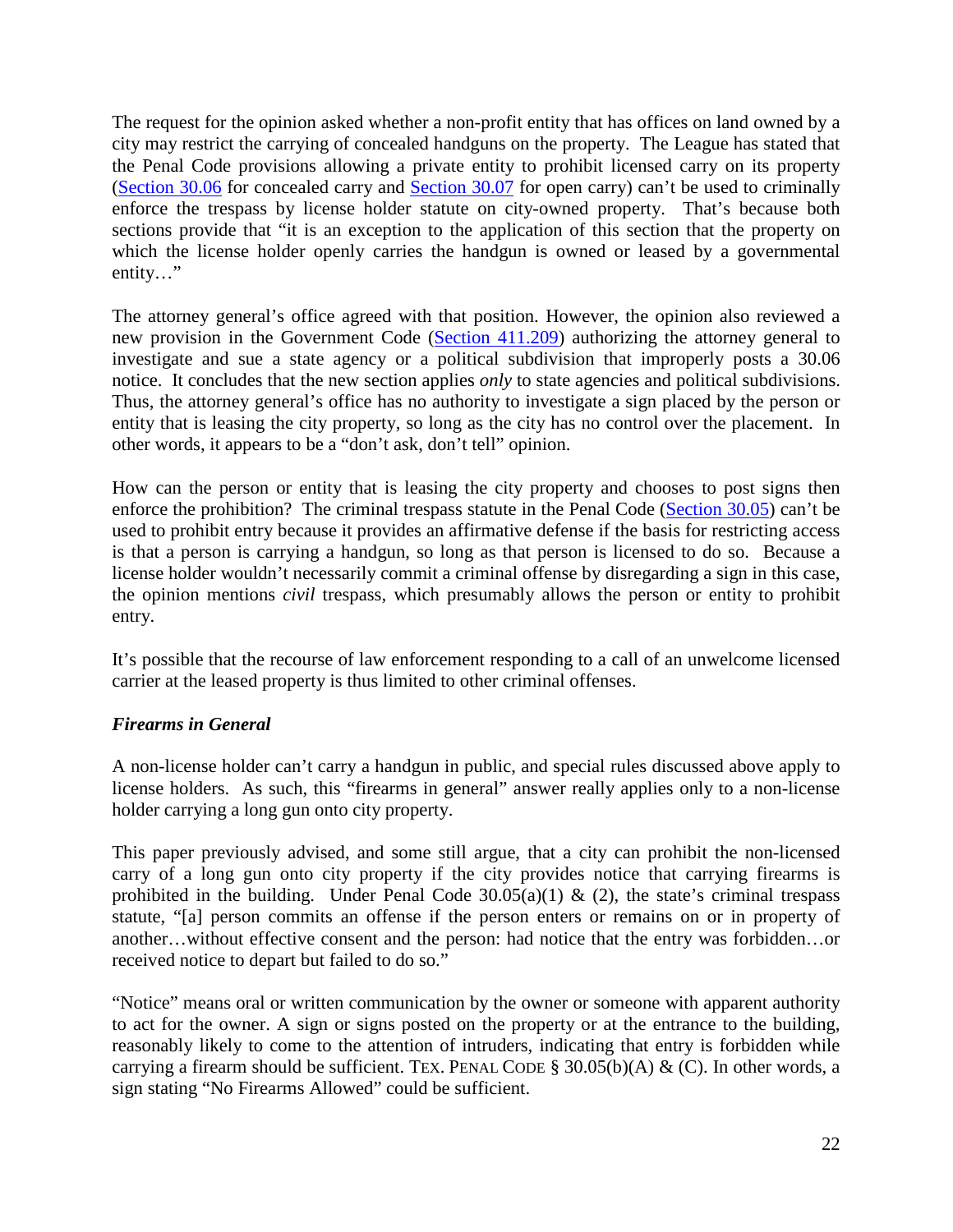However, as noted above, state law expressly preempts most city regulation of firearms. Thus, the most conservative advice is that a city can prohibit the carrying of a long gun by a nonlicense holder only at a:

- 1. public park (See Tex. Atty. Gen. Op. No. DM-364 (1995));
- 2. public meeting of a municipality, county, or other governmental body (A city may prohibit a license holder from attending a meeting with a handgun by posting notice under Penal Code Sections 30.06 and/or 30.07 that doing so is prohibited.);
- 3. political rally, parade, or official political meeting; or
- 4. nonfirearms-related school, college, or professional athletic event.

How to notice a non-license holder that carrying a long gun into one of the places above is prohibited is the subject of debate*.*) A "No Firearms Allowed" sign could work, but some license holders may complain that such a posting is vague as to them.

Assuming criminal trespass is the appropriate offense, the penalty would generally be a Class B misdemeanor. However, it is a Class A misdemeanor if a person carries a deadly weapon during the commission of the offense or is on a "Critical infrastructure facility." A critical infrastructure facility means, among other places, if completely enclosed by a fence or other physical barrier that is obviously designed to exclude intruders:

- 1. an electrical power generating facility, substation, switching station, electrical control center, or electrical transmission or distribution facility;
- 2. a water intake structure, water treatment facility, wastewater treatment plant, or pump station; or
- 3. a natural gas transmission compressor station.

*Id.* § 30.05. Certain public safety officers and employees of the owner are exempt from this provision. *Id.* § 30.05(e).

## <span id="page-22-0"></span>*Employees who hold a License to Carry*

The handgun licensing law expressly allows a city to prohibit employee carry while on the job:

RIGHTS OF EMPLOYERS. This subchapter does not prevent or otherwise limit the right of a public or private employer to prohibit persons who are licensed under this subchapter from carrying a handgun on the premises of the business. In this section, "premises" has the meaning assigned by Section 46.035(f)(3), Penal Code.

TEX. GOV'T CODE § 411.203. The law generally allows an employee to leave an otherwise lawful handgun in a private, locked car in the parking lot. TEX. LABOR CODE § 52.061 et seq. That exception does now, however, "apply to…a vehicle owned or leased by a public or private employer and used by an employee in the course and scope of the employee's employment, unless the employee is required to transport or store a firearm in the official discharge of the employee's duties. Id. at  $\S$  52.062(a)(2)(A).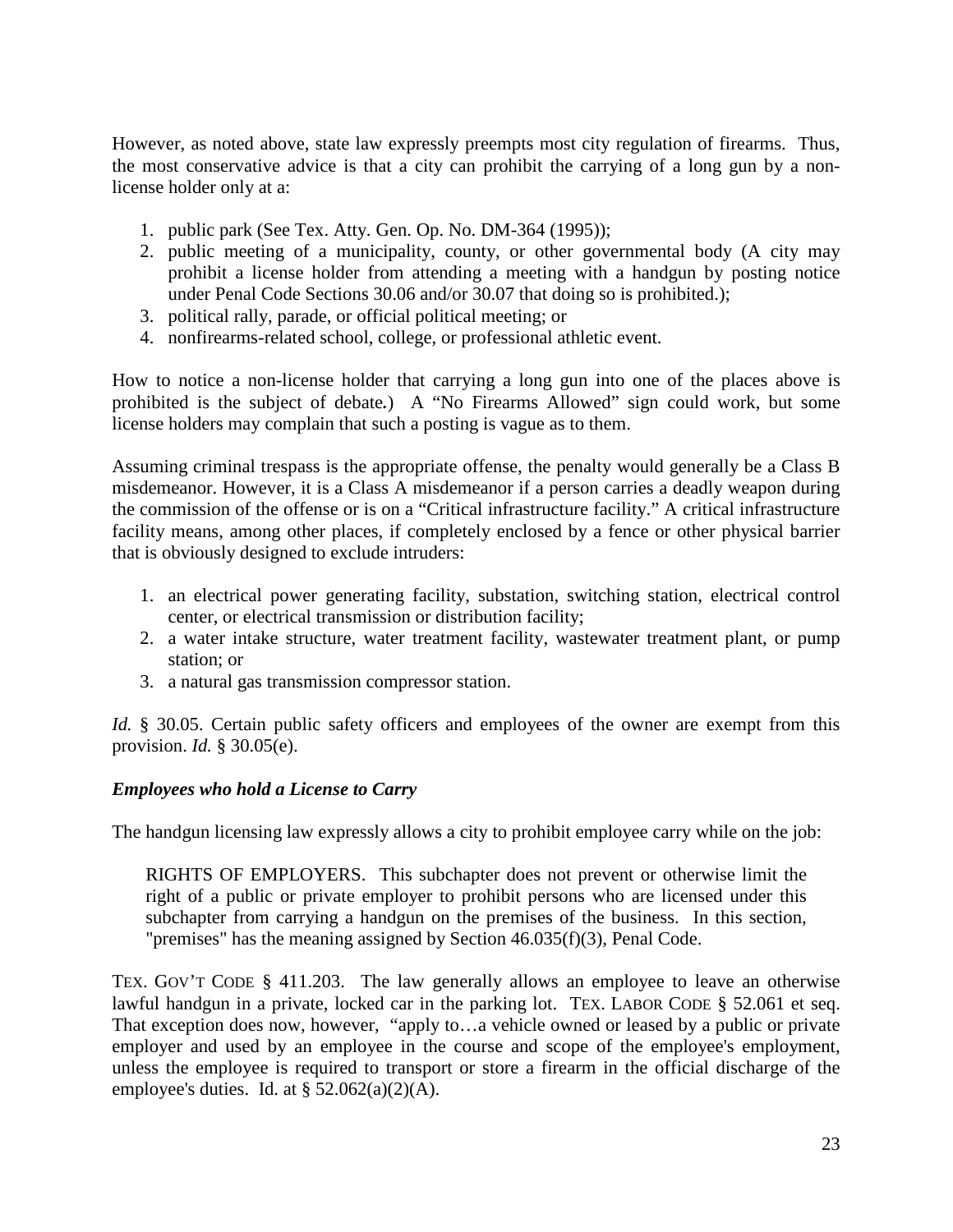A city is not required to prohibit employee carry. In fact, at least two cities have expressly allowed it. Any city that is considering such a policy should consult closely with local legal counsel and its liability carrier related to the potential for liability should an employee injure or kill someone with a firearm while on duty.

# <span id="page-23-0"></span>**What federal law governs a police officer's authority to question a person who is legally carrying a firearm?**

The Fourth Amendment of the U.S. Constitution. That amendment protects "[t]he right of the people to be secure in their persons…against unreasonable searches and seizures." U.S. CONST., Amend. IV. "The Fourth Amendment does not proscribe all contact between the police and citizens, but is designed 'to prevent arbitrary and oppressive interference by enforcement officials with the privacy and personal security of individuals.'" *I.N.S. v. Delgado*, 466 U.S. 210, 215 (1984) (quoting *United States v. Martinez–Fuerte*, 428 U.S. 543, 554 (1976)).

Although brief encounters between police and citizens require no objective justification, it is clearly established that an investigatory detention of a citizen by an officer must be supported by reasonable articulable suspicion that the individual is engaged in criminal activity. *Terry v. Ohio*, 392 U.S. 1 (1968); *United States v. Weaver*, 282 F.3d 302, 309 (4th Cir. 1968).

In Texas, the interplay between the Fourth Amendment and the statutory provisions relating to licensed carry are complex. Most take the position that openly carrying a handgun is suspicious enough to justify detention because doing so without a license is still a crime.

Other circuits have concluded that "where a state permits individuals to openly carry firearms, the exercise of this right, without more, cannot justify an investigatory detention." *U.S. v. Black*, 707 F.3d 531 (4th Circ. 2013). At least one federal appeals court has stated that "permitting such a justification would eviscerate Fourth Amendment protections for lawfully armed individuals in those states." *Id*. However, those states do not appear to have express statutory authority to disarm a license holder.

Most attorneys will likely advise law enforcement to use discretion in making contact, considering the totality of the circumstances. Unless and until Texas courts provide further guidance, each law enforcement officer should follow the advice of his or her local legal counsel, as well as any local policy directives. In any case, it is clear that state law provides express authority relating to license holders (see next question).

City employees should arguably follow the same restrictions. For example, if a person enters a city library or recreation facility with a holstered handgun, the employees should do nothing unless the person causes a disturbance. If that happens, summoning law enforcement is the best course of action. In every case, each law enforcement agency should consult with legal counsel to understand its authority to investigate a person who is openly carrying in Texas.